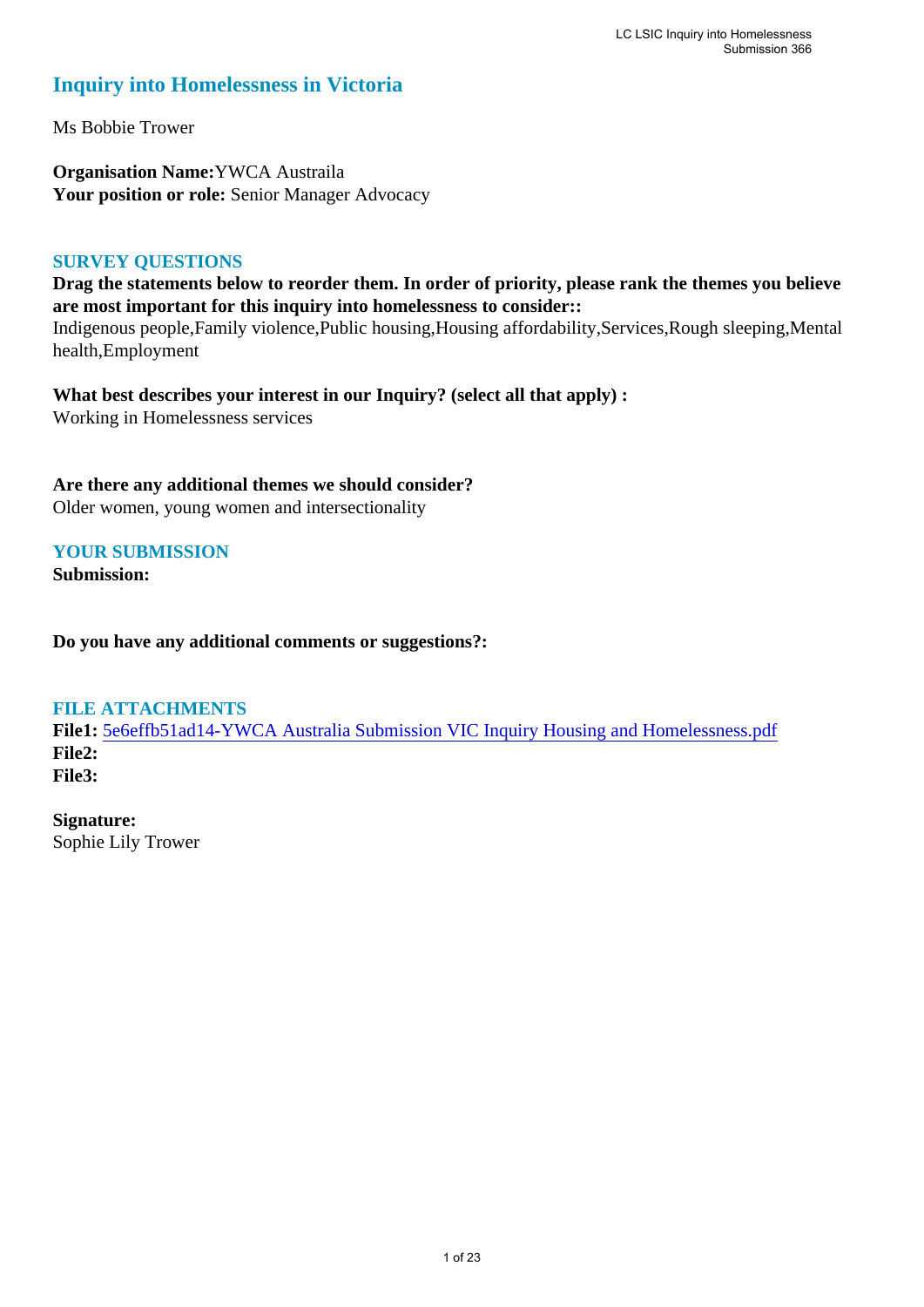# **YWCA Submission:**

## **Legal and Social Issues Committee Inquiry into Homelessness in Victoria**

March 2020





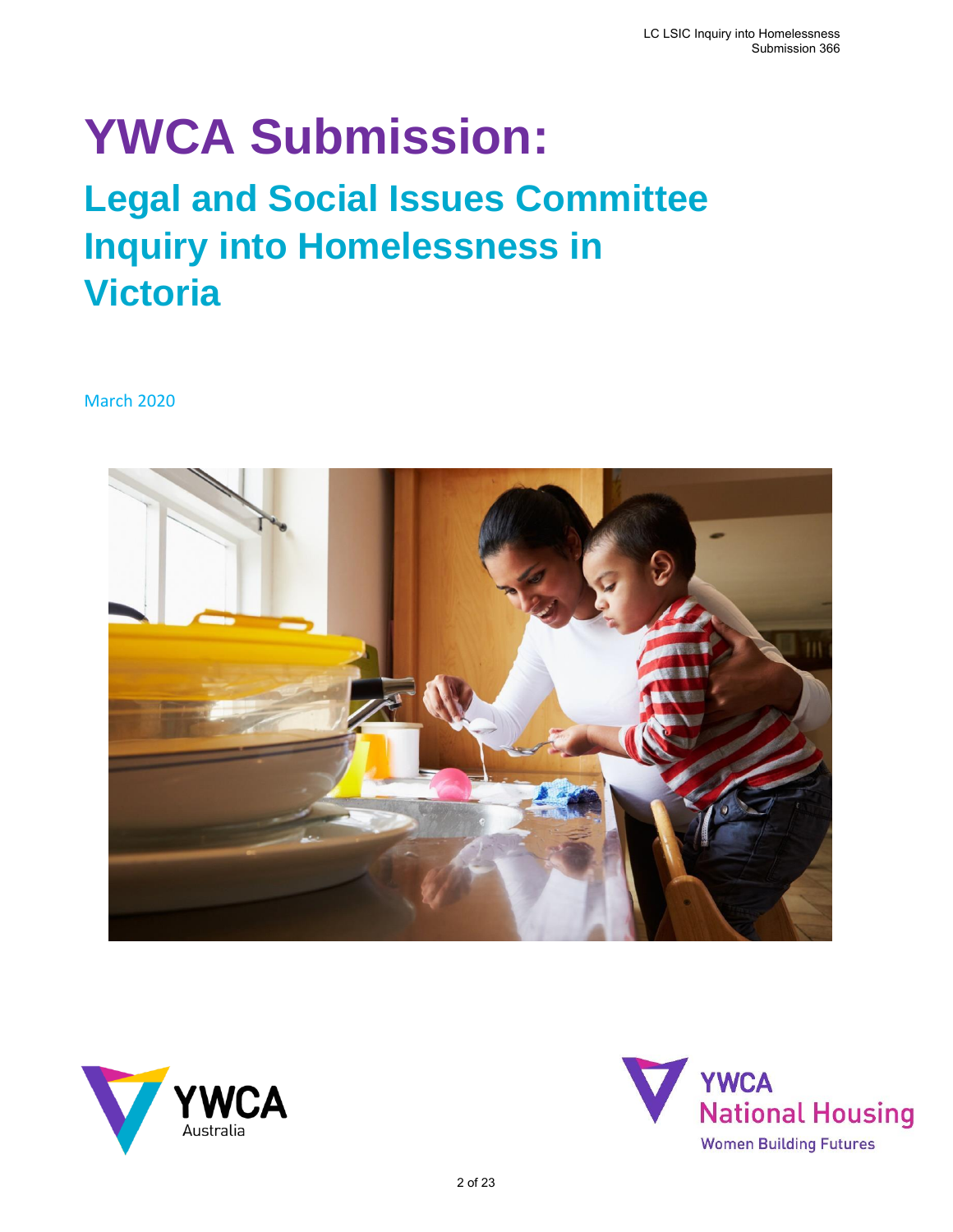### **Affordable, Safe and Sustainable Housing for Women to Address and Prevent Homelessness**

"Thank God I don't have to pack up again. It has made the most amazing difference to my life. It's stressful to try and keep a roof over your head. I feel blessed every day." **- YWCA National Housing Tenant** 

"In today's world, women are not safe. Whether it be in their homes or out in the streets… As a woman, if I were homeless safety would be my number one priority, especially during the night… Some homeless women also have young children with them, this only increases the risk." **- YWCA Young Women's Council Member**

I feel that housing is a big issue for many Australians. As someone that has owned a house and had to leave because the mortgage was too high I feel that even 'middle class' Australians struggle with buying a house. I feel that younger generations will struggle more with having what our parents had." **- YWCA Young Women's Council Member**

### **Recommendations Summary**

At the end of this submission you will find YWCA's full recommendations. These recommendations provide a blueprint for key opportunities for leadership and best practice in housing and homelessness. In summary these recommendations will focus on:

- **Increasing housing stock** to stem the tide of homelessness and housing unaffordability
- **Best practice 'Housing First' model** including a genuine 'No Wrong Door' approach
- **Sector-wide changes to infrastructure and legislation** to meet the needs of critical groups
- **Investment** into primary prevention**,** early intervention and critical specialist services
- **Innovation in housing models** that support housing security and affordability for women



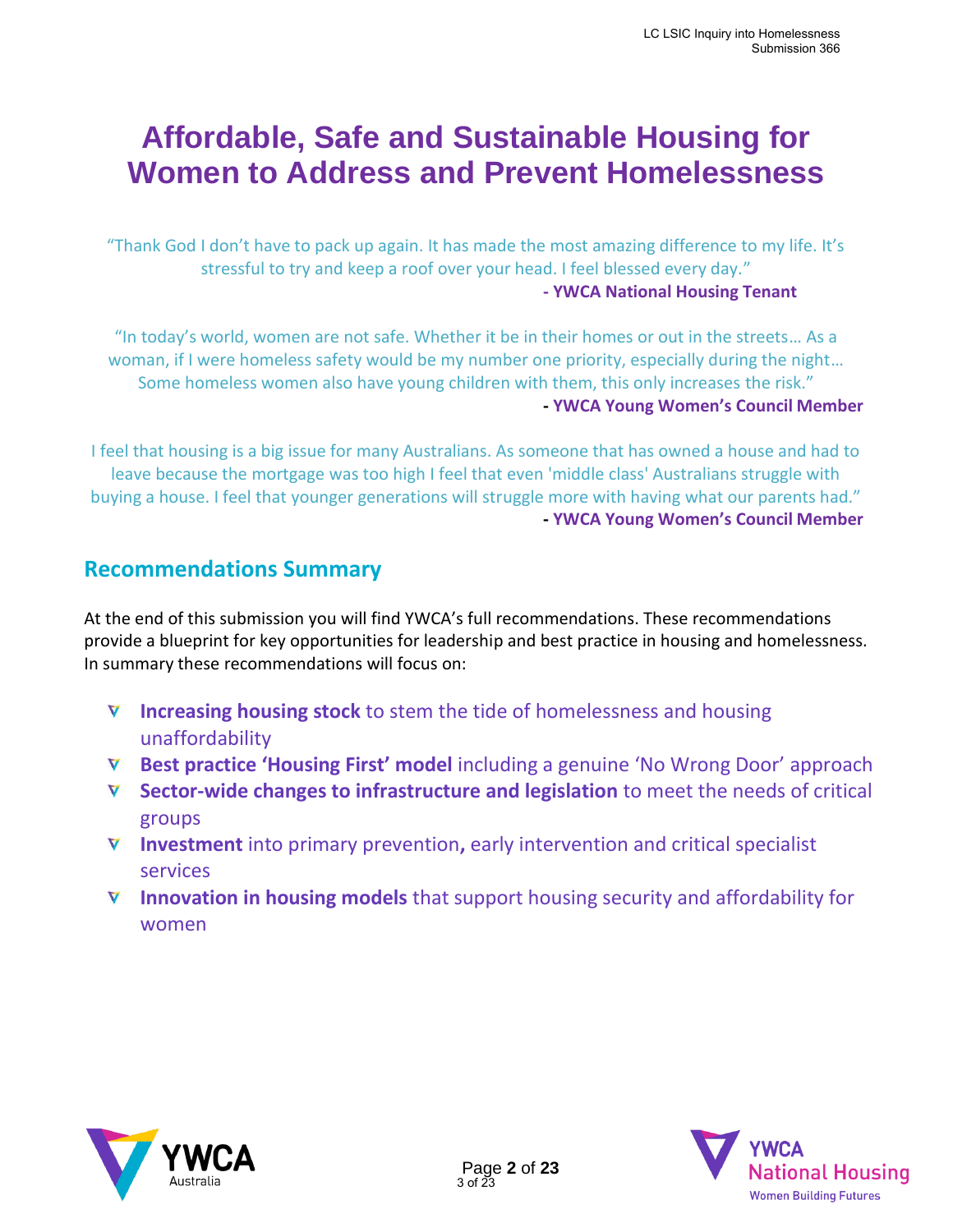### **About YWCA Australia**

YWCA Australia is a leading national not-for-profit women's organisation working towards a future where all women and girls are safe and respected with equal access to power, opportunity and resources.  YWCA Australia is part of World YWCA, a global membership movement of women and young women who have been leading social and economic change in 125 countries, for over 150 years. YWCAs around the world have a strong history of advocating for gender equality in all its forms as part of our commitment to the full realisation of the human rights of women, young women and girls.

YWCA Australia undertakes advocacy and delivers programs and services that develop the leadership and collective power of women, young women and girls; support individuals, their families and communities at critical times; and promotes gender equality to strengthen communities across Australia's diverse social and geographic landscape. YWCA Australia has been providing invaluable community services for over a century, with a presence in Victoria since 1882.

### **About YWCA National Housing**

YWCA National Housing, a subsidiary of YWCA Australia, is the only national women's housing provider in Australia. We currently provide over 150,000 nights of affordable accommodation, as well as crisis accommodation and specialist support to women, through our owned and operated properties in Victoria, Queensland and Northern Territory.

YWCA National Housing believe the provision of safe, secure and affordable accommodation is a foundation for empowering women to lead a fulfilled life. We are a regulated housing provider, meeting the applicable regulatory performance standards wherever our accommodation is located.

We provide and advocate for improved access to safe, secure and affordable housing for low income Australians, particularly women and their children. Safe, secure and affordable housing is fundamental to women's social, economic and educational participation, and the realisation of gender equality and women's human rights.

### **Our innovative housing initiatives in Victoria include:**

**Build to Rent Project** -YWCA National Housing has partnered with GJ Gardner Homes on a 'Build to Rent' project in Bendigo, designing townhouses to meet the needs of some of the region's most vulnerable women. Five three-bedroom townhouses will be built to be held by YWCA National Housing for ten years and rented out to women and their families for 75% of market rental rates. Women and children on lower incomes who have experienced family violence will be prioritised as tenants. They are expected to be completed in mid-2020. $1$ 

**Pathways to Independence Program** - a tailored prevention program that concentrates on women

<sup>1</sup> <https://www.ywcahousing.org.au/news/media-release-bendigo-women-to-get-footing-on-the-housing-ladder/>



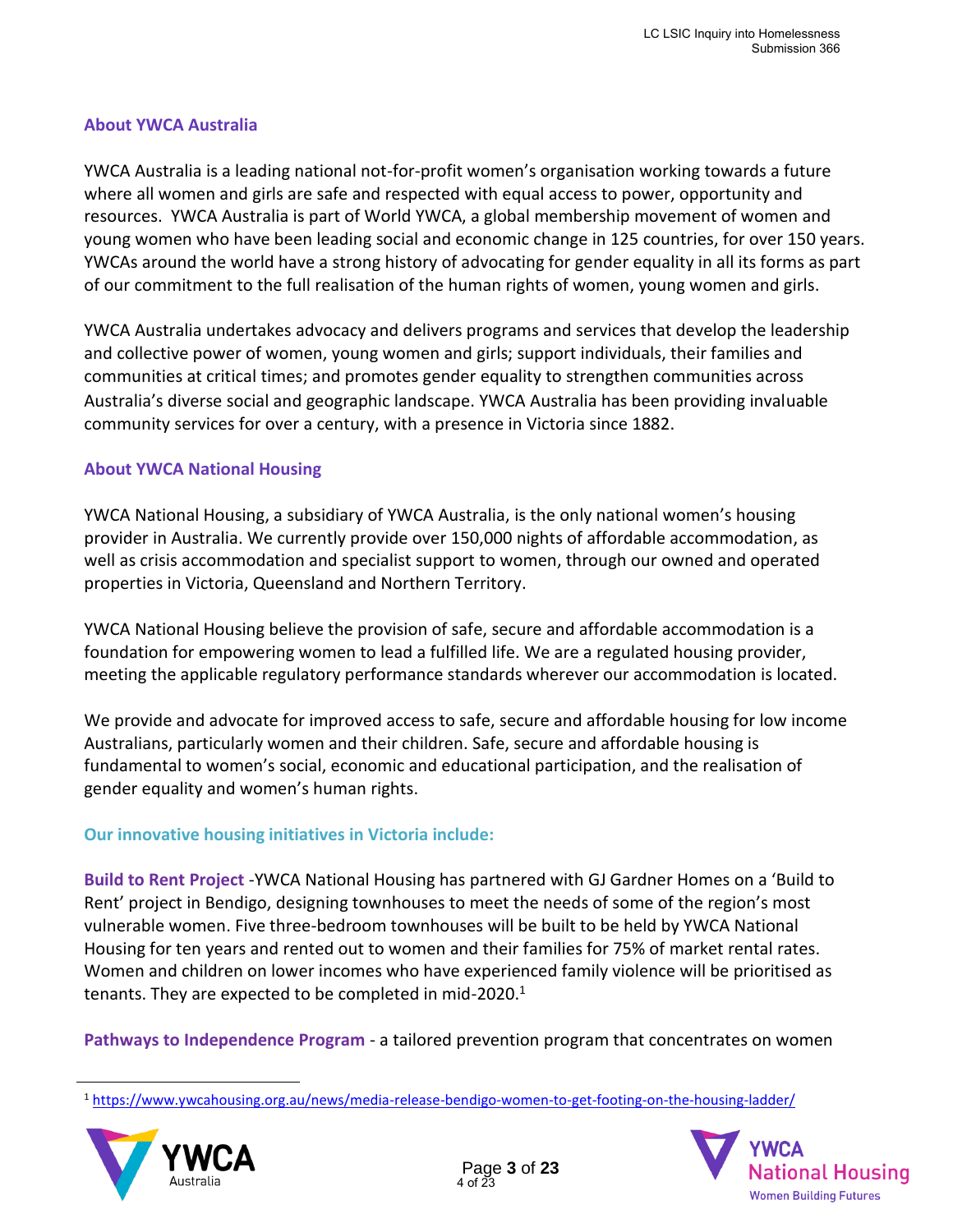who are over 50 years of age who are homeless, or at risk of becoming homeless. Supports vary, from maintaining current housing, to assisting with removalist costs, subsidising bond or rent deposits to affordable housing or assisting with household utility accounts that are overdue in order to sustain current housing. Advocacy and referrals are also provided to the clients. This program is funded by YWCA through its annual fundraising program.

**Pop-up Housing -** An innovative model that provides medium to long term transitional housing by repurposing suitable vacant buildings undergoing a redevelopment process for re-development. **[YWCA's 'Lake House'](https://www.ywcahousing.org.au/special-projects/)** pop-up accommodation in Victoria won the 2018 *PowerHousing Australia*  Award for Leadership and Innovation.

**Rapid Housing Program -** From 2017-19, YWCA Housing took part in the Victorian Government's Rapid Housing Fund Homelessness Program. The program finalised on 30 June 2019 with outstanding results. Through this program, YWCA secured 29 head leased properties in the private rental market throughout Melbourne for women-headed households and their families who would otherwise have been facing homelessness. Case workers were employed who provided tailored case management for each client, connecting to appropriate supports and strategies for women to take over the head leased property at the end of the term or exit into other appropriate, affordable housing

#### **Our Impact:**

YWCA provides nearly 150,000 nights of safe and affordable accommodation for women each year across Australia, to 619 tenants.<sup>2</sup> YWCA National Housing provides security to women with sustainable housing choices, where they feel safe and empowered, and can improve their financial security.

YWCA is leading innovation in affordable housing and supporting women at risk of homelessness including our Pathways to Independence Program, our Pop-Up Housing models, and our new Build-to-Rent program. In a 2019 YWCA Housing Survey, two-thirds of the women reported feeling safe in their area, over half reported better able to deal with life's challenges, and one in five had enrolled in a course of study to improve their future economic security.

As the only national women's housing provider, YWCA National Housing is equipped to work with the Victorian Government in providing innovative and gender-responsive services to address and reduce homelessness for women in all their diversity across Victoria.

#### **Our Research:**

YWCA National Housing regularly collates and analyses quality improvement data, including demographics, outcomes and service capacity.

- V 65% of our clients are over the age of 40
- V Two thirds of our applicants for housing have experienced family violence
- V 51% of our tenants in Victoria have experienced family violence

<sup>&</sup>lt;sup>2</sup> See **YWCA National Housing Annual Report 2018/2019** 



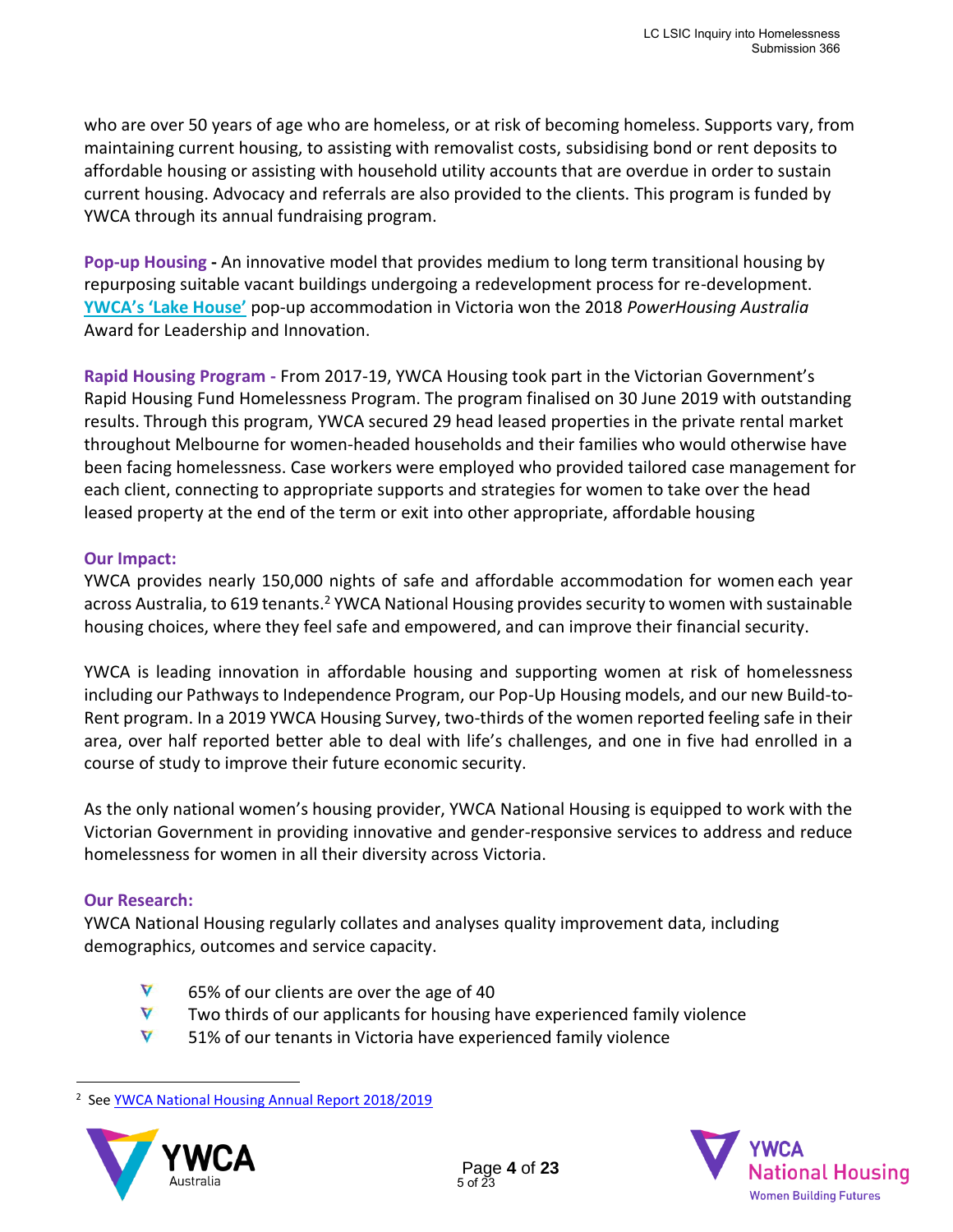- V 76% of our clients live on Newstart or Disability Support Pension
- V 6% of our clients are under age 21
- V 19% of our clients live with a disability
- V 14% of our clients are from a non-English speaking background

YWCA National Housing is in the final stages of a research project on 'Housing Challenges for Women in Regional Australia', to support YWCA in developing a strategic plan addressing the adequacy and appropriateness of housing in regional areas in meeting the needs of women, young women and girls. The study was funded by Building Better Regions through the Department of Social Services and includes national data from across regional Australia as well as specific focus groups conducted in Bendigo and Rockhampton, and preliminary results include:

- V One in eight women (13%) report having been homeless in the past five years.
- $\nabla$  One in five women (20%) personally know at least one woman who is homeless.
- V One in every eight women (13%) have lived temporarily with friends or relatives in the past 5 years because they were unable to afford the private housing market. Around 1 in 20 have lived in a caravan park, government managed property, in their car or in crisis accommodation through a support organisation. Nearly a quarter of women (24%) have, at some point in the past five years, accessed an alternate accommodation option because they were unable to afford the private housing market.
- V Among the 134 women who had been or are currently homeless, one in four (25%) hid their homelessness from others, including close family members and friends.

### **Our position**

*Together YWCA Australia and YWCA National Housing advocate for initiatives and policies that take a gender-responsive approach and support all women, young women and girls to obtain affordable, adequate, secure, appropriate and accessible housing.*

Access to safe, affordable and appropriate housing is a human right and a critical issue for women, their families and the economy. It is fundamental to social, educational and economic participation and the realisation of gender equality. Housing should be a source of stability, safety, social connection and a pathway to economic security for women, young women and girls.

### **Our submission**

We welcome this opportunity to provide a submission to the Legal and Social Issues Committee and commend the Victorian Government for their achievements and goals as set out in the 'Housing for Victorians' initiative.

Women face some of the biggest housing affordability challenges in our community. Poverty, financial inequality and economic disadvantage and other structural barriers place women at risk of significant housing stress and homelessness. Women also make up the majority of people utilising housing



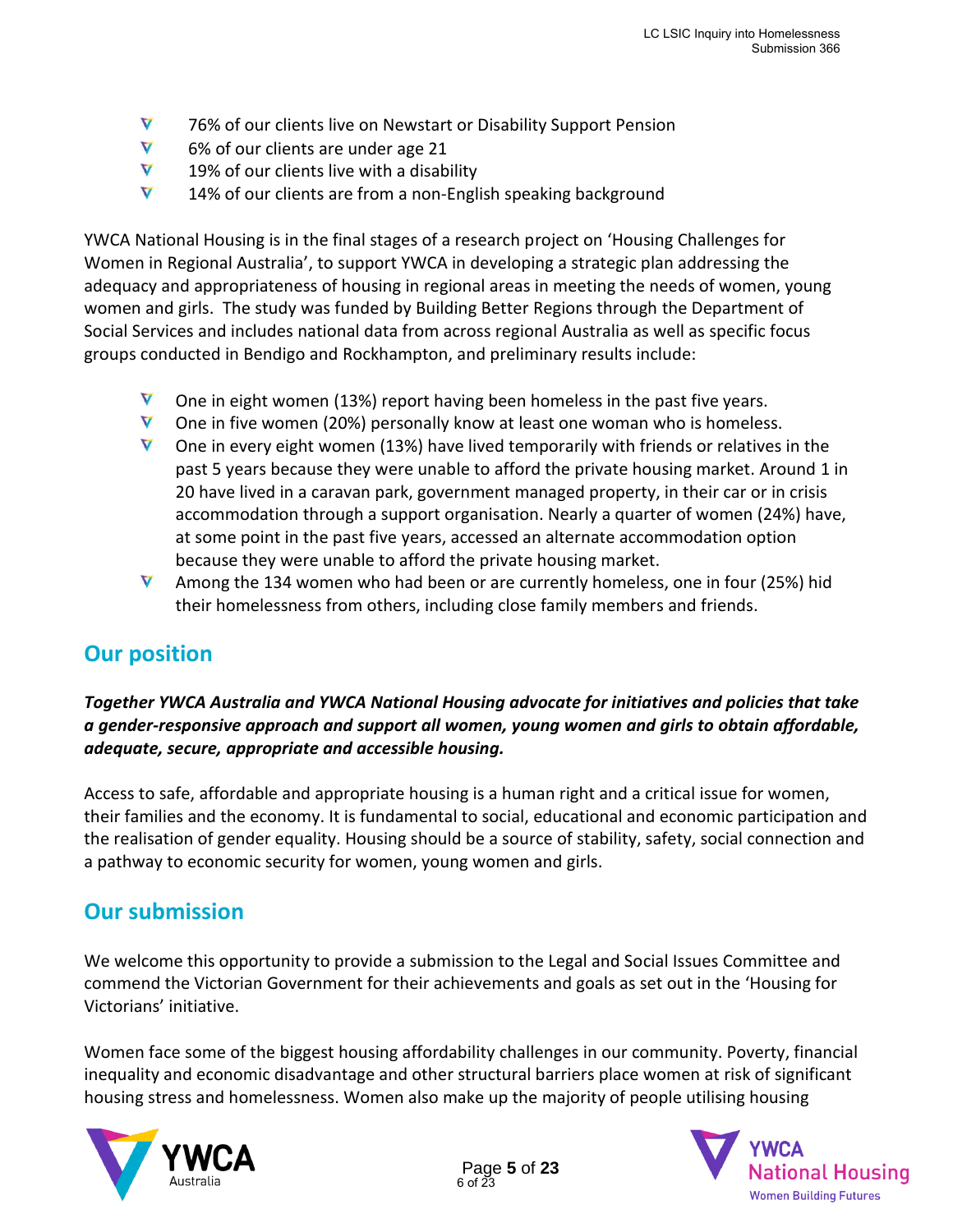support systems, including public housing tenants, Commonwealth Rent Assistance recipients and those approaching specialist homelessness services. YWCA is committed to shining a light on this growing social issue, and to support and deliver innovative solutions.

This submission is informed by YWCA Australia and YWCA National Housing's experience in delivering housing and homelessness services to women across the country and our expertise in gender equality. It is also informed by YWCA's research and client data, as well as consultation and engagement with women, young women and girls, including members of our [Young Women's](https://www.ywca.org.au/young-womens-council/)  [Council.](https://www.ywca.org.au/young-womens-council/)

In this submission you will find specific actions relating YWCA's recommendations on best practice housing models and service provision, followed by an exploration of the evidence base in relation to the Terms of Reference and women's experiences of housing and homelessness in Victoria.

In summary, we believe the Victorian Government has a unique opportunity to lead Australia's efforts in this area by taking a gender responsive approach to housing and homelessness, investing in innovative housing models, and building strategic community partnerships, to implement a strategy that is equitable, fair and sustainable. These recommendations will deliver on key initiatives committed to by the Victorian government in the 'Homes for Victoria' Strategy, in particular initiative five: 'Improving housing services for Victorians in need'.<sup>3</sup>

YWCA look forward to continuing to work with the Victorian Government in providing innovative and gender-responsive services to increase affordable housing and reduce homelessness for women in all their diversity.

*Throughout this report the words 'Indigenous' , 'Aboriginal' and 'First Nations' are used interchangeably to refer to Australia's Aboriginal and Torres Strait Islander peoples. When referencing policy and research reports we use the terminology used within the report. When referring to specific Aboriginal groups we use local language names. In using these all of these terms we acknowledge the diversity of Australia's Aboriginal and Torres Strait Islander nations.*

<sup>3</sup> <https://www.vic.gov.au/about-homes-victorians-policy>



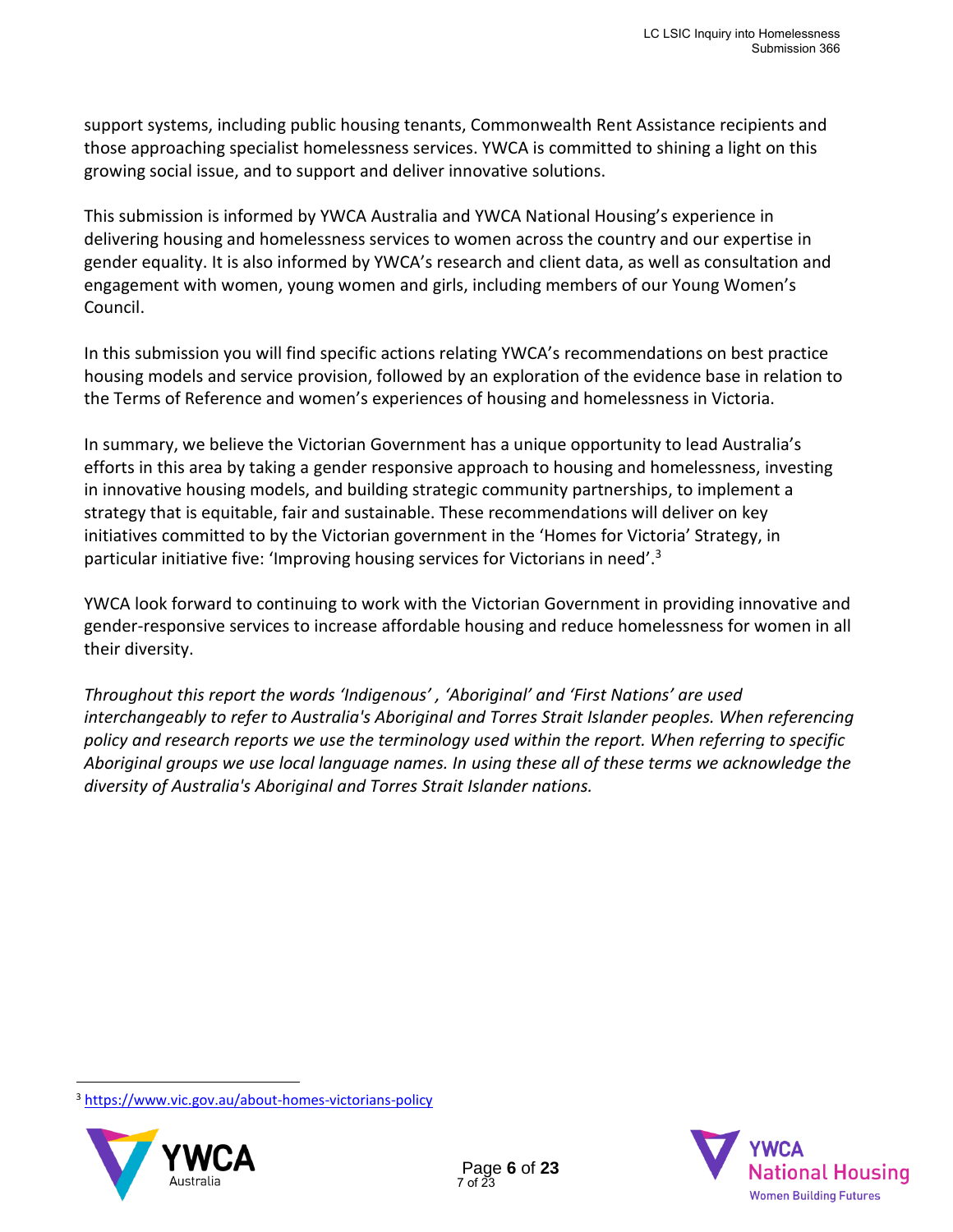### **RECCOMMENDATIONS:**

### **Increasing housing stock to stem the tide of homelessness**

This includes:

- $\blacktriangledown$ Social housing
- $\blacktriangledown$ Public and community housing
- $\blacktriangledown$ Long-term housing establishments

### **Actions the Victorian Government can take now:**

- $\blacktriangledown$ Increase commitments to provide new housing stock through the 'Social Housing Growth Fund'
- V Provide longer term leases of Government housing stock for example for 20 years, including cashflow and the ability to source debt and no interest loans

### **Best practice 'Housing First' Model**

A genuine Housing First model must:

- V Be within a **gender-responsive framework** to meet the needs of women and children
- $\triangledown$ Be supported by an **adequately funded 'no wrong door' system**, that does not place undue burden on homelessness services or divert funding away from critical service delivery
- $\overline{\mathbf{V}}$ Include **brokerage funding for specialist service providers** to support for transition into longer term and permanent housing for women
- $\blacktriangledown$ Provide **wrap-around systems of individualised and long-term support** for women to address complex needs. This includes early intervention services, information and referral pathways, and trauma informed and client centered practice

### **Actions the Victorian Government can take now:**

V Fund YWCA's ['Pathways to Independence'](https://www.ywca.org.au/programs/housing-and-homelessness-support/homelessness-services/) program in Victoria as a successful **homelessness early intervention model**

### **Sector-wide changes to infrastructure and legislation**

 $\triangledown$ The Victorian Government play a leading role in **negotiating with the Commonwealth Government to develop gender-responsive National Housing and Homelessness Agreements**



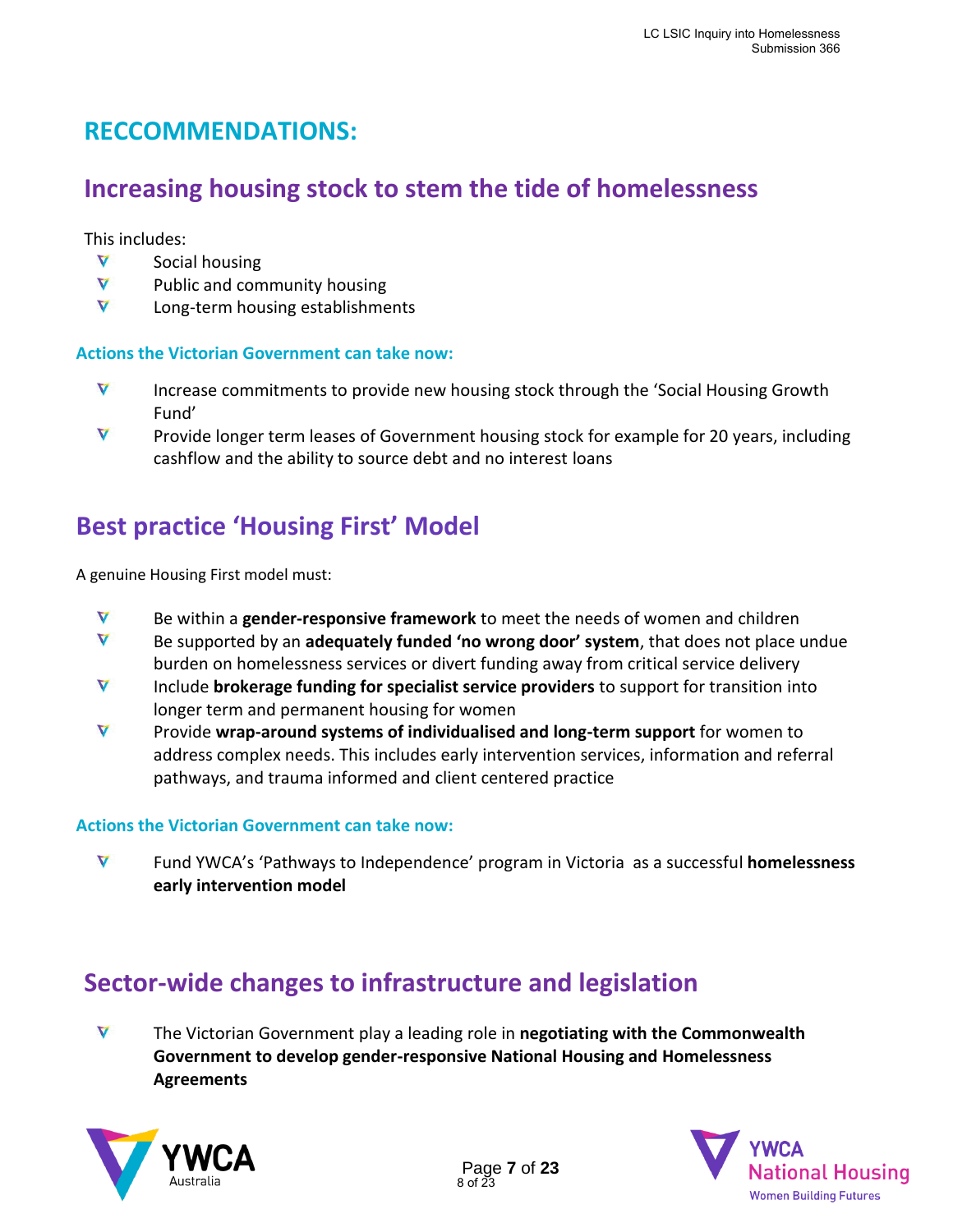- V Ensure affordable housing is **culturally appropriate, suitably located and appropriately constructed** using universal design principles to increase accessibility
- $\blacktriangledown$ **Strategically manage the public housing portfolio** to improve suitability to the current demographic in need, including Aboriginal and Torres Strait Islander women, women living with disability, older women, and women with children
- V **Strengthen responses to domestic violence and sexual assault** within youth homelessness services to ensure appropriate referral and client management of young people experiencing family violence.

### **Actions the Victorian Government can take now:**

- $\triangledown$ **Review the stamp duty brackets in Victoria** (which has increased by 18% since 2015) to appropriately and fairly reflect the current housing market
- V Incentivise capacity building and **cultural awareness training for social housing providers** on Indigenous issues, as well as establishing specific Indigenous housing organisations, officers and advocates
- V Provide more **temporary accommodation for pets whose families have escaped domestic violence**, until they set up a permanent home

### **Investment into initiatives and services that address or prevent women's housing and homelessness:**

- V **Increase funding for homelessness services,** in particular for specialist services for women, children and young people facing violence. This funding needs to be a **long-term commitment** of a minimum of five year cycles
- $\triangledown$ More **medium-to-long-term specialist homelessness services** for young people and an increase in funding for the youth homelessness sector, including prevention services and affordable housing for young people.

### **Actions the Victorian Government can take now:**

- V Invest in transitional housing and appropriate accommodation for women and girls on temporary visas experiencing violence
- V Invest in comprehensive trauma-recovery programming such as the YWCA's Young Women's Accommodation and Trauma Recovery Program.
- $\triangledown$ Invest in 'Youth Foyers' – comprehensive wrap around supports that provides employment, education, training, and skills development in a stable and secure congregated living environment for young people.



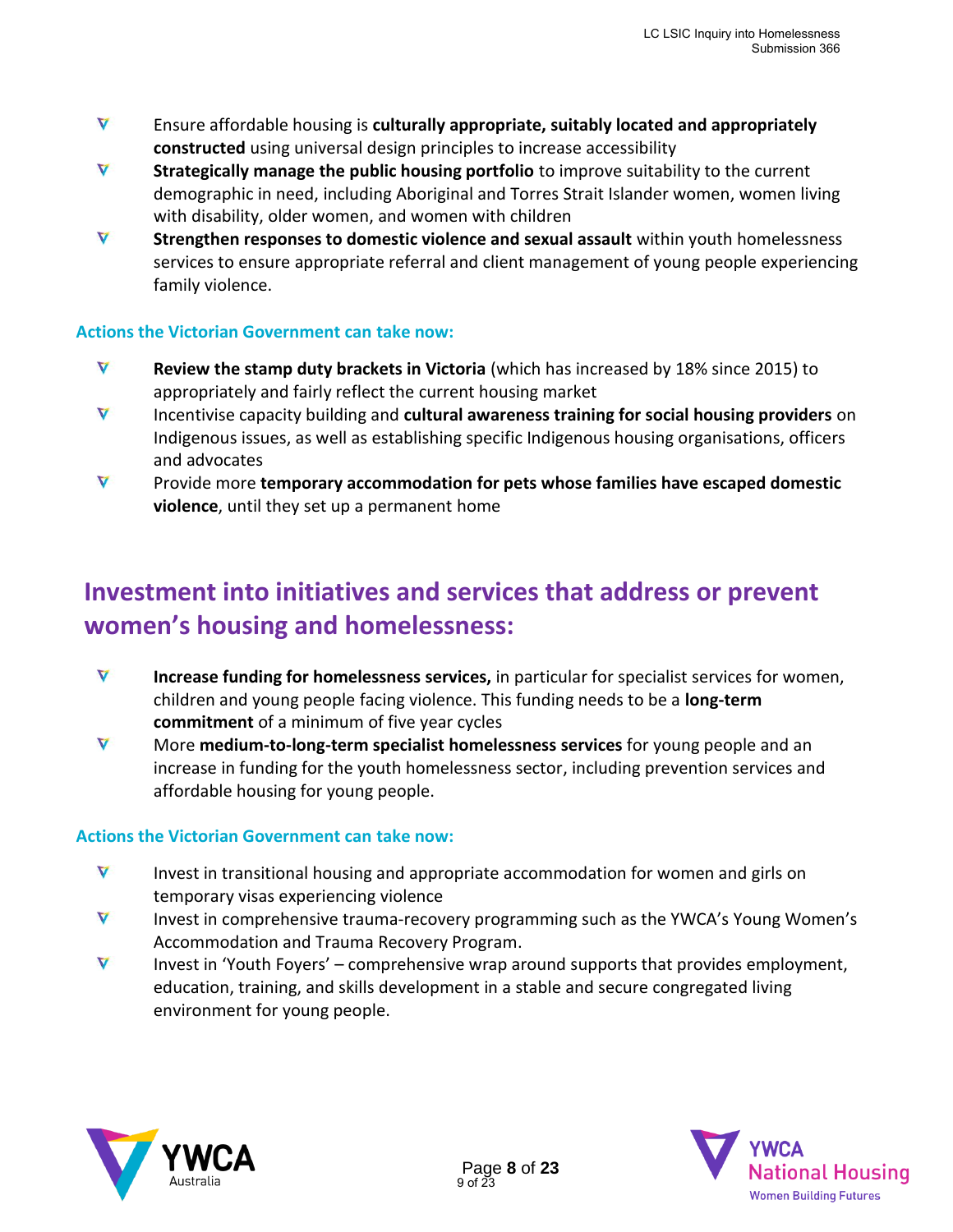### **Innovation in housing models**

- V **Collaborate with Community Housing Providers** with expertise in supporting women and vulnerable groups. YWCA National Housing welcomes the opportunity to work with the Victorian Government on a gendered response to housing and homelessness
- $\triangledown$ Initiatives **assisting young people to stay out of the homelessness sector** and enter into the private rental market
- $\blacktriangledown$ Supporting people to make the **transition from public housing to private rental** – through affordable housing options and long-term wrap around support services (social housing tenants are currently less likely to have the capability to enter the private market33)
- V Initiatives to prevent homelessness in older women by **increasing community cohesion and support for older women**, including community programs and initiatives that provide social connection and support, especially where re-location of home is necessary
- $\triangledown$ Developing **lower cost, higher empowerment supported accommodation models for people living with disability**, including accommodation and support services run by and for people living with disability
- $\triangledown$ Developing outcome-based key performance indicators and enforceable standards for all forms of accommodation as part of an accreditation process to **ensure accessible and affordable accommodation for people living with disability**

### **Actions the Victorian Government can take now:**

Partner with Community Housing Providers on innovative housing models including **co-operative housing, shared equity housing and pop-up housing.** 

Invest in **non-hospital specialised community residential accommodation services for young people** (16-24) with complex mental health needs

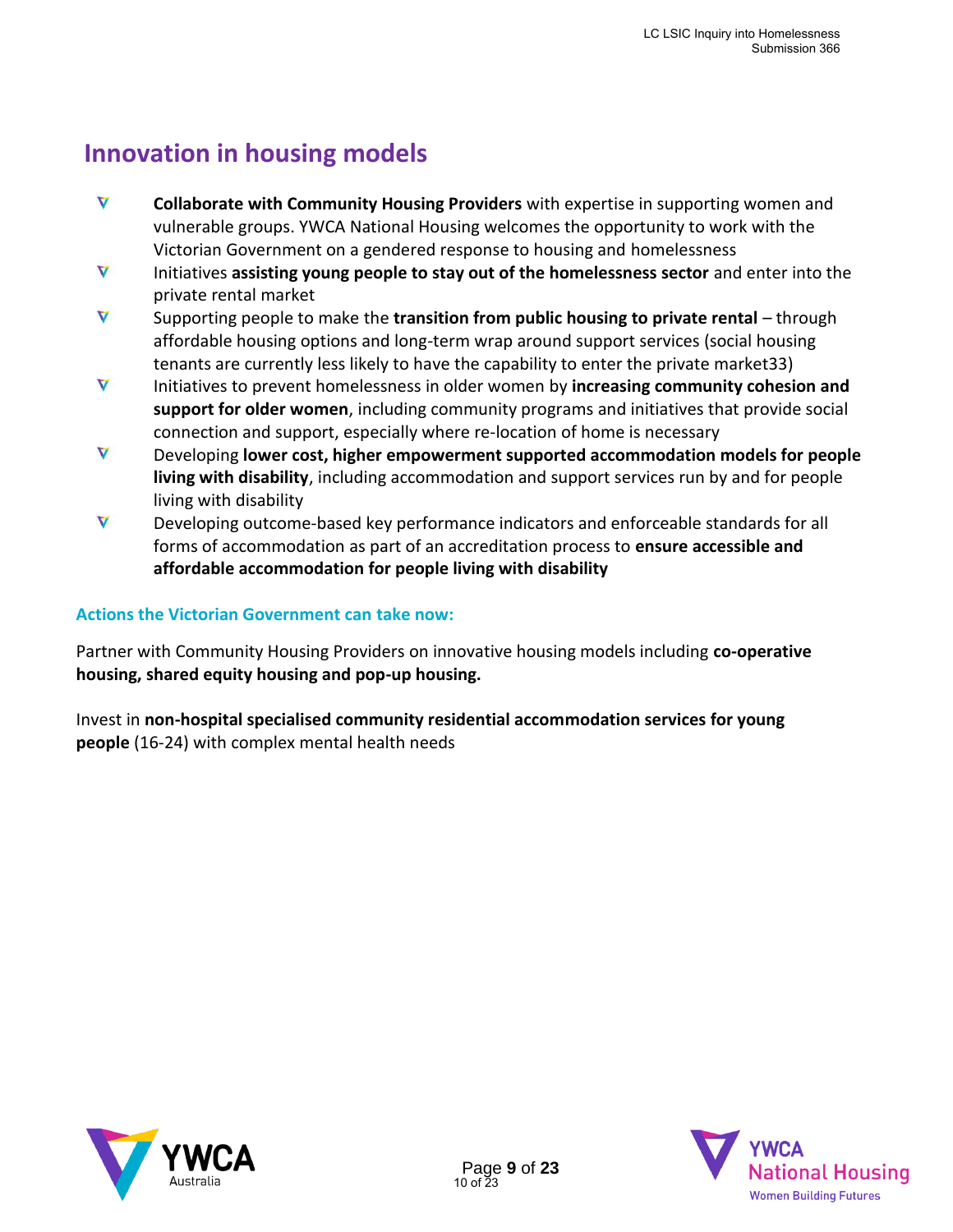### **THE EVIDENCE BASE**

Our submission provides evidence-based comments and recommendations on the following key areas of housing and homelessness in regards to women and other marginalised groups:

- V **Gender-responsive Approach**
- V **An Intersectional Approach**
- V **Housing First Approach**
- V **Critical and Emerging Needs and Communities**
- V **Innovation in Housing**

### **Gender-responsive approach to housing and homelessness**

"We need to develop a gender-responsive National Housing Strategy to address the rising number of women falling into homelessness and the lack of social and affordable housing stock."

### **- Jan Berriman, Director YWCA National Housing and Property Management**

YWCA is concerned that women face some of the most critical housing challenges in our community. A **gender-responsive approach** to housing and homelessness would effectively address the structural disadvantages experienced by women, as well as other marginalised groups of women and gender diverse populations facing housing insecurity and unaffordability. A gender-responsive approach would also contribute to the prevention of homelessness due to domestic and family violence, by enabling specialist services to address and respond to the gendered drivers of violence and homelessness. 4

Women's economic disadvantage contributes to instability and unaffordability in housing, due to lower incomes, periods out of the workplace for caring, and longer lifespans. <sup>5</sup> Women are the primary beneficiaries of housing support systems, making up most of the public housing tenants and Commonwealth Rent Assistance (CRA) recipients. <sup>6</sup> Women are also more likely to live in low-income or single-parent households and therefore are more likely to experience housing stress. Women are more likely to be in receipt of Newstart payments for longer, and disproportionately outnumber men in the receipt of Parenting Payments, Aged Pension and Youth Allowance. Studies show that single women who are recipients of these payments have access to 0% of the rental market based on affordability and appropriateness.

<sup>&</sup>lt;sup>6</sup> Australian Women Against Violence Alliance (AWAVA) and Equality Rights Alliance (ERA) 2017, Submission to the Productivity Commission Introducing Competition and Informed User Choice into Human Services Draft Report, P.5





<sup>4</sup> Our Watch, ANROWS & Vic Health 2015, *Change the Story: A shared framework for the primary prevention of violence against women and their children in Australia,* Our Watch, Melbourne

<sup>5</sup> Tually, Dr Selina; Beer, Andrew & Faulkner Dr Debbie, *Too Big To Ignore – A Report on Future Issues for Australian Women's Housing 2006-2025*, Australian Housing and Urban Research Institute (AHURI) , 2007.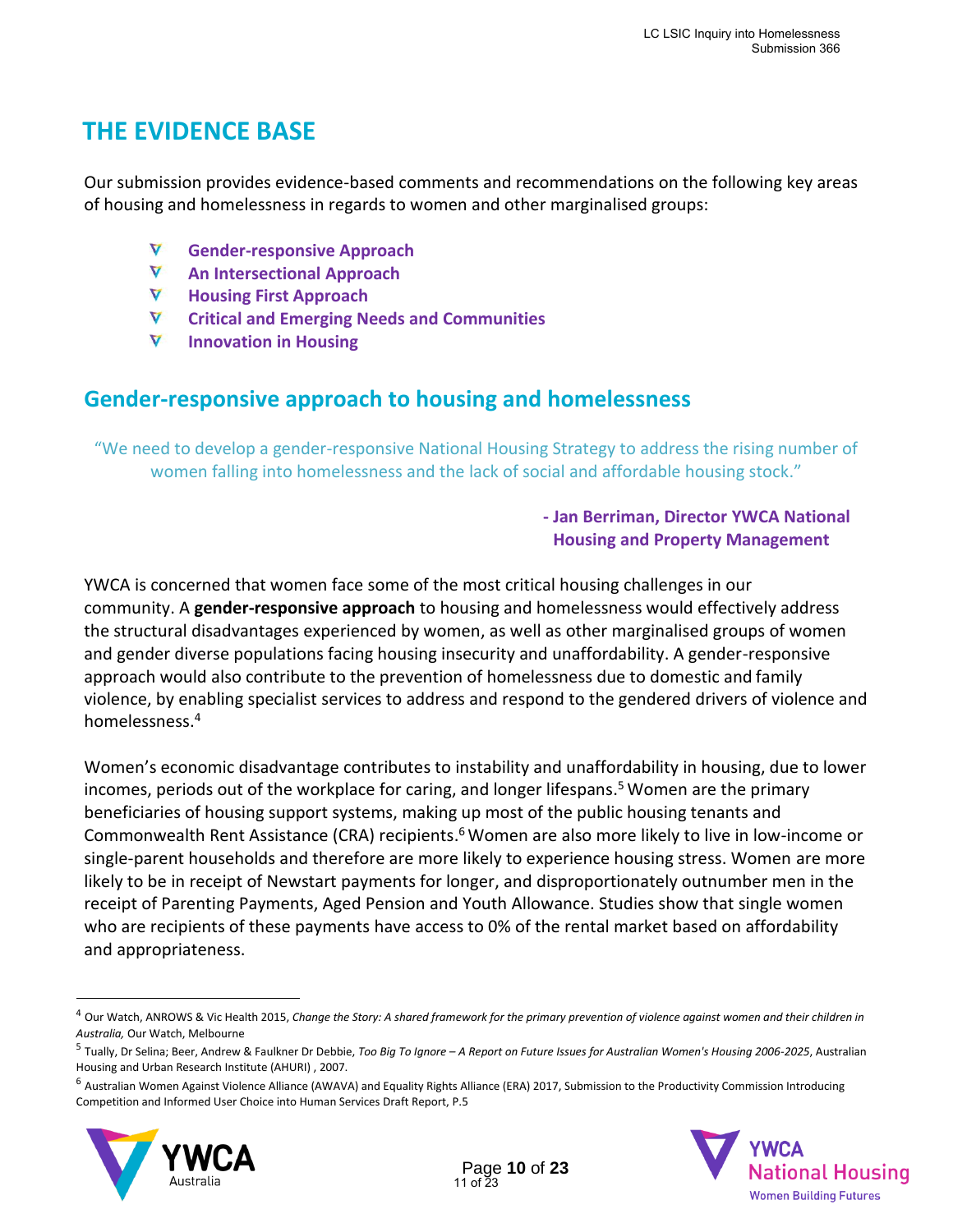Domestic and family violence is another significant factor, which will be discussed in detail later in the submission. We highlight that the lack of affordable and available housing further inhibits women's options to leave when experiencing domestic violence. The chronic shortage of social and affordable housing is forcing record levels of homelessness, more and more people are struggling to afford the private rental market and the demand for affordable or social rental properties is outstripping supply.<sup>7</sup>

A gender-responsive approach to housing and homelessness ensures that these factors are considered at a strategic as well as implementation level, which includes allocation of funding that addresses the structural disadvantage faced by women, young women and girls.

### **An intersectional approach**

As experts in gender equality, YWCA understands that gender inequality is not experienced the same way by all women. To achieve equality for all women, we must consider other forms of discrimination and disadvantage. Integrating intersectional thinking should consider such things as Aboriginality, culture, race, ethnicity, faith, socio-economic status, ability, sexuality, gender identity, education, age, geographic location and migration status.

For example, some groups of women face increased barriers to safe, affordable and stable housing, including women experiencing domestic and family violence, Aboriginal and Torres Strait Islander women, women on a low income, women with no visa, young women and LGBTIQ+ young people and women living with disability.

### "Apartment living has increased, and so greater consideration must be had concerning accessibility of housing"

**- YWCA Young Women's Council Member**

In developing and implementing a robust homelessness strategy in Victoria, an intersectional approach should be used in applying **best practice language** as well as **taking a flexible and tailored approach to service provision,** ensuring that more vulnerable and marginalised groups are reached, supported and respected.

### **Housing First Approach**

YWCA recommends a more robust and well-funded implementation of the 'Housing First' and 'No Wrong Door' approaches in Victoria that includes evaluation and review mechanisms. A successful Housing First approach is a government-supported long-term approach that aims to provides a strategic response to homelessness by prioritising permanent and stable housing for people

<sup>7</sup> Everybodys Home Campaign 2018 https://everybodyshome.com.au/our-campaign/relief-for-chronic-rental-stress/



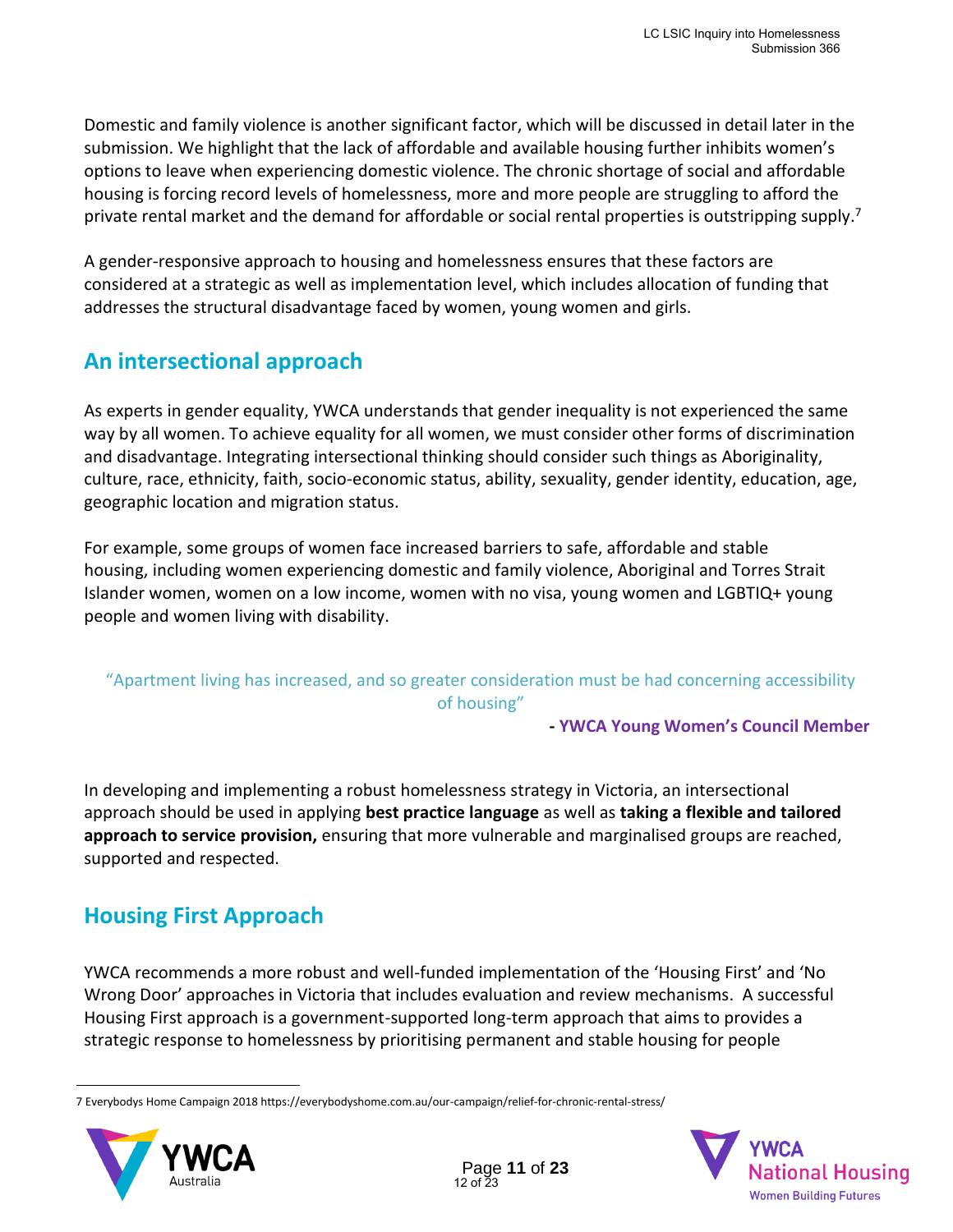experiencing homelessness.<sup>8</sup> The 'No Wrong Door' approach means that any client can seek housing advice and assistance through any 'service delivery' door of social housing providers, and be linked in with other service providers.<sup>9</sup>

A genuine Housing First approach in Australia is being hindered by a lack of appropriate affordable housing stock, and a lack of resourcing for wrap-around support.<sup>10</sup> People who have experienced chronic homelessness, have health issues, are ageing or are leaving institutional care can be better supported under a 'Housing First' model, identified as the most effective way to maintain tenancies and improve wellbeing. Importantly, it should not aim to provide housing as a sole solution, but as a first step on the path to accessing wrap-around services and support that address complex needs. Within a gender-responsive framework, a comprehensive 'Housing First' approach would ensure that women and other marginalised groups do not simply fall into the public housing cycle or exit back into homelessness, and factors such as domestic and family violence and economic disadvantage are addressed. 'Housing First' solutions need to be focused on providing options for long-term appropriate housing that meets the needs of women rather than an ineffective short-term emergency or transitional housing process.

### **Critical and Emerging Needs and Communities**

There are a number of emerging needs and communities that must be prioritised when addressing homelessness. Women's homelessness is growing at a faster rate than men's homelessness, with older women being the fastest growing cohort of homeless people in Australia. We also note that often women are 'hidden' in their homelessness, which may include staying with friends, relatives or engaging in unwanted sexual relationships to maintain a roof over their head. In our experience, many women are also sleeping in cars and on couches and may not engage in traditional homelessness services.

YWCA's research into women's housing in regional communities shows that one in four (25%) of those reporting being currently homeless, hid it from others, including close family members and friends. This is an example of **invisible homelessness particularly experienced by women**, which can impact on recorded numbers of homeless women in Australia, and means many women slip through the service gaps and fall into cycles of homelessness and housing instability.

A gendered analysis tells us that **Victoria's affordable housing stock needs to be significantly expanded and diversified** to meet the needs of all women, particularly young women, low income women, women with disability, women with caring responsibilities and women over 55. $^{11}$ 

#### **Lack of Social Housing and Affordable Housing**

<sup>11</sup> YWCA National Housing Annual Report 2017-18





<sup>8</sup> AHURI, What is Housing Firs[t https://www.ahuri.edu.au/policy/ahuri-briefs/what-is-the-housing-first-model](https://www.ahuri.edu.au/policy/ahuri-briefs/what-is-the-housing-first-model)

<sup>9</sup> Family and Community Services NSW, No Wrong Door Protocol[, https://www.facs.nsw.gov.au/housing/help/applying-assistance/housing](https://www.facs.nsw.gov.au/housing/help/applying-assistance/housing-pathways/chapters/no-wrong-door-protocol)[pathways/chapters/no-wrong-door-protocol](https://www.facs.nsw.gov.au/housing/help/applying-assistance/housing-pathways/chapters/no-wrong-door-protocol)

<sup>10</sup> <https://www.ahuri.edu.au/policy/ahuri-briefs/what-is-the-housing-first-model>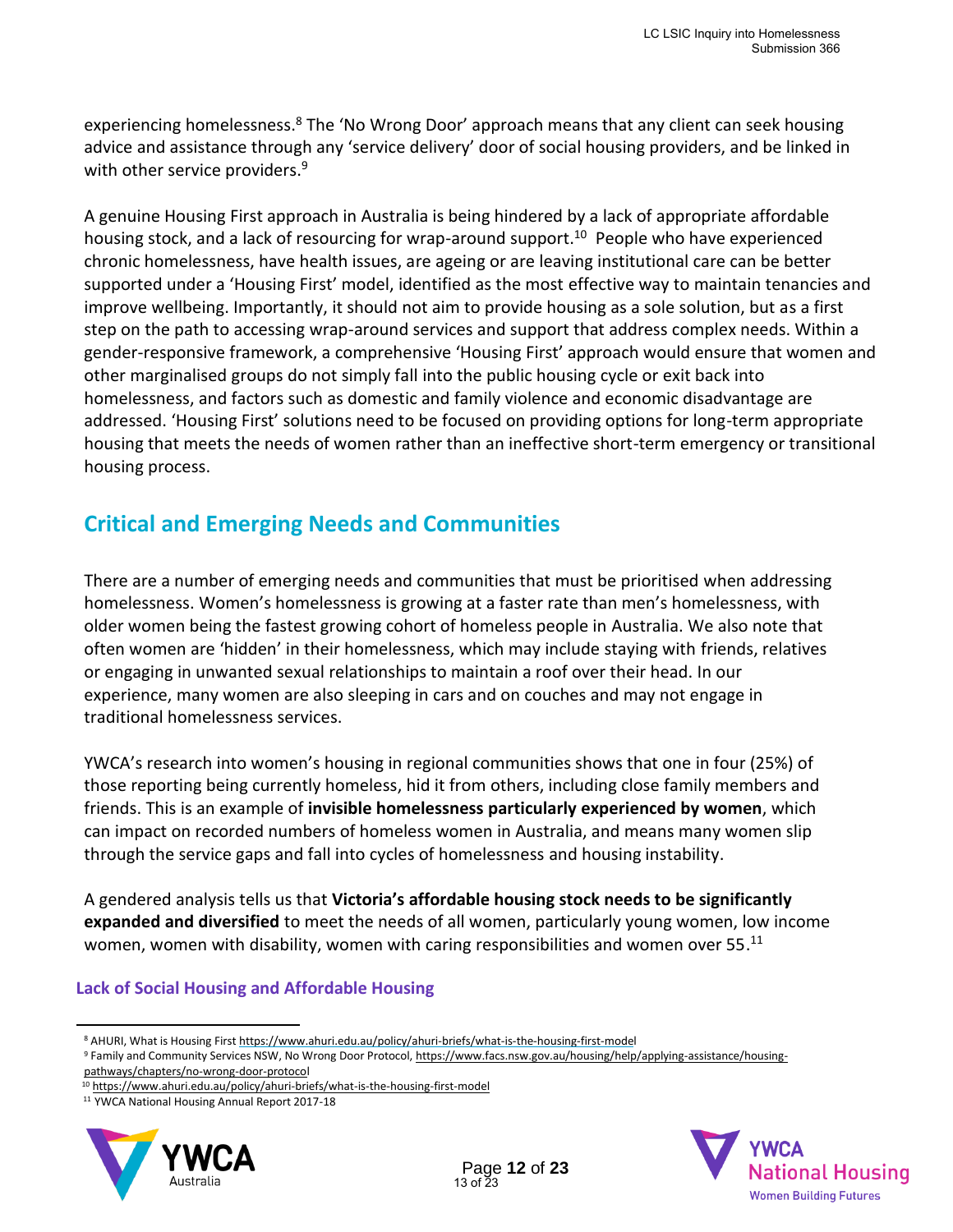There is an overwhelming evidence base on the lack of social and affordable housing in Australia. YWCA's regional research on the subject has shown that:

- V Two thirds of women (68%) on low and moderate incomes in regional Australia are concerned about the cost of living and two in five (43%) about the cost of housing. These are the top two concerns facing women and are of greater concern than access to health care, career opportunities, personal safety, or access to transport.
- **V** Three in five women (63%) face some level of stress regarding their housing and accommodation situation. This is even more pronounced among Gen Y and Gen X women. This impacts their mental health and wellbeing, their ability to manage their day to day, and relationships with their partner.
- V Aboriginal and/or Torres Strait women are more likely to have gone without meals and refrained from using public transport to pay for their rent or mortgage. They are more likely to have accessed accommodation outside of the private housing market, including living with friends / relatives, in a caravan park, in government managed properties, in their car, or in crisis accommodation.

In line with recommendations from the Australian Housing and Urban Research Institute (AHURI), **social housing must be seen as social infrastructure** with a government subsidy todrive equity related asset class products.<sup>12</sup> With rapidly increasing private rental rates in Victoria, and data indicating that housing affordability for low income Victorians is decreasing, there is a critical need to invest in social and affordable housing.<sup>13</sup> Furthermore, a January 2020 AHURI Report found that there are few feasible pathways out of social housing and into private rental.<sup>14</sup> Governments must also play a role in creating **pathways for people to exit out of social housing and into affordable private rental**.

Effective social housing in Australia should target assistance to households with low incomes and complex support needs. Special attention should be given to **ensuring accessibility of social housing for vulnerable groups** including women and Aboriginal and Torres Strait Islander tenants, as research shows they experience increased barriers to obtaining and maintaining tenancy due to issues such as family violence and structural discrimination.<sup>12</sup>

We acknowledge recent commitments by the Victorian Government to develop 6000 new social housing homes and apartments, and establish the 'Social Growth Fund' supporting innovative partnerships between the Victorian Government and other sectors. We also recognise the importance of the 'Public Housing Renewal Program' in ensuring social housing receives vital maintenance.

However, we urge the Victorian Government to **set further targets to increase and maintain quality housing stock and provide subsidies for community housing developers**, given the estimated shortfall

<sup>14</sup> https://www.ahuri.edu.au/ data/assets/pdf file/0024/56283/Understanding-the-experience-of-social-housing-pathways-Executive-Summary.pdf



<sup>&</sup>lt;sup>12</sup> https://www.ahuri.edu.au/ data/assets/pdf\_file/0025/29059/AHURI-Final-Report-306-Social-housing-as-infrastructure-an-investment-pathway.pdf

<sup>13</sup> <https://www.parliament.vic.gov.au/publications/research-papers/download/36-research-papers/13840-housing-affordability-in-victoria>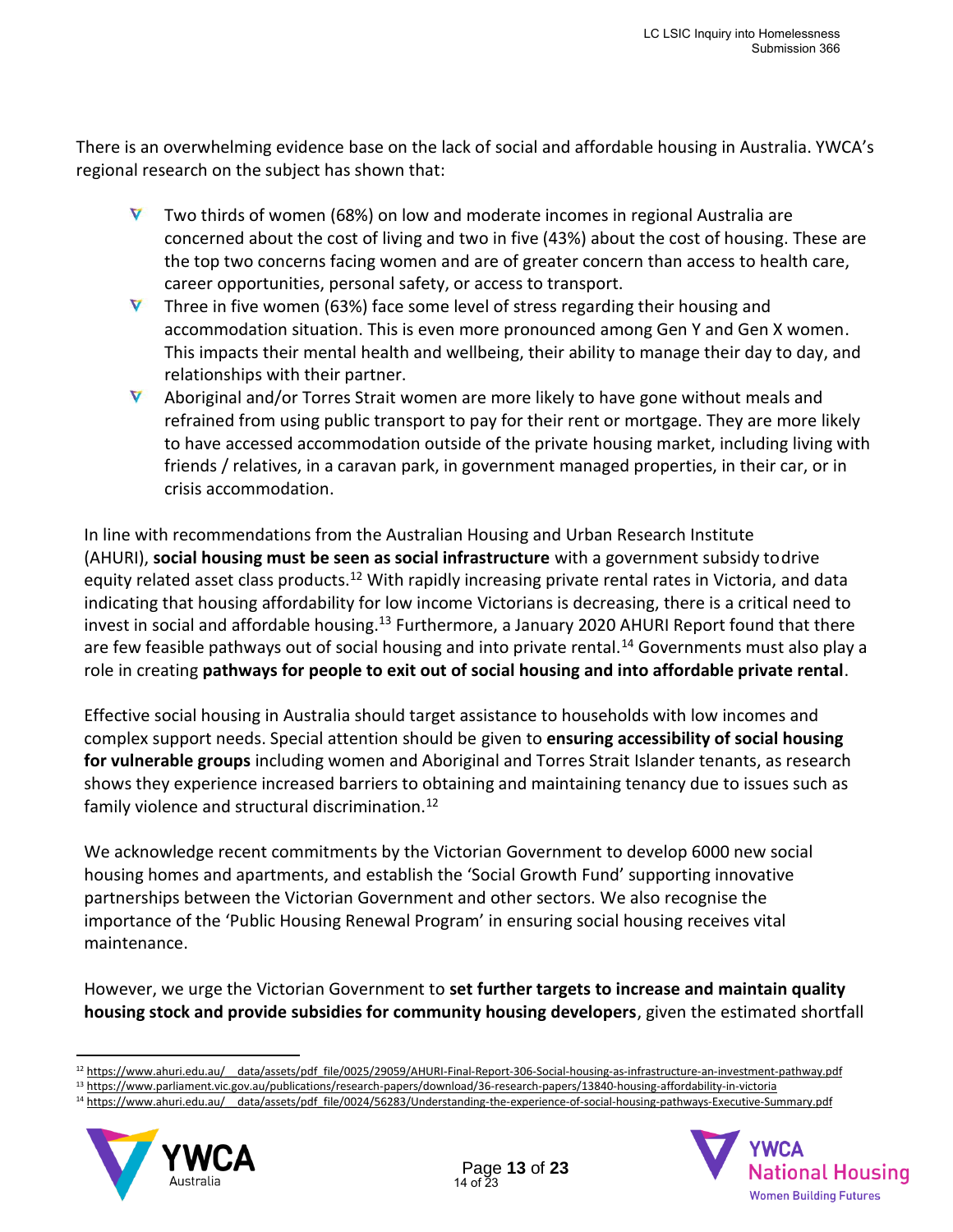of around 100,000 social housing properties<sup>15</sup>, and reports of around 500 new social housing applications each month.<sup>16</sup>

### **Critical and Emerging Communities**

**Young women and gender diverse young people**

"Home is where you feel completely comfortable, secure and safe and, on top of that, provides a place to sleep, eat and wash"

### **- Young Women's Council Member**

Article 27 of the International Convention on the Rights of the Child recognises that safe and wellmaintained housing is necessary for children and young people to reach their full potential. It is critical that young people have access to safe and stable housing as they transition through their childhood into young adulthood.

Young people make up around a quarter of people experiencing homelessness, and the largest number of women experiencing homeless in Victoria are women aged between 25-34, with the second highest aged between 19-24.<sup>17</sup> Domestic and family violence and sexual assault are the main reasons for young women seeking homelessness services and young women aged 15-24 have the highest rate of assistance from Specialist Homelessness Services. It is important to note that while women make up just under half of those experiencing homelessness, young women in particular are often "invisible" and their homelessness is hidden- most are forced to find a safe place to sleep by couch-surfing, staying in crisis or temporary accommodation, exchanging sexual favours in exchange for accommodation or sleeping in their cars.

Young people living in Victoria have contrasting immediate and future housing needs in comparison to the generations before them. This is reflected in the changing structure of the family home, with research showing more young people remining in the parental home longer, with a more than 30% growth rate in Victoria from 2001 to 2017.<sup>18</sup>

"Housing rates, particularly in the capital cities, have skyrocketed. Living in a city is very expensive and so it is no wonder that people are ending up homeless. To get people off streets and into homes, you must first make it possible for people to even pay for it."

### **-YWCA Young Women's Council Member**

With declines in home ownership, rising private rental costs, declines in social housing and scarce

<sup>18</sup> <https://melbourneinstitute.unimelb.edu.au/hilda/publications/hilda-statistical-reports>





<sup>15</sup> <https://chp.org.au/media-releases/march-quarter-rental-report-shows-housing-crisis-continues-in-victoria/>

<sup>16</sup> <https://vpta.org.au/100000-waiting-for-a-home-in-2020/>

<sup>&</sup>lt;sup>17</sup> ABS 2016, 2049.0 - Census of Population and Housing: Estimating homelessness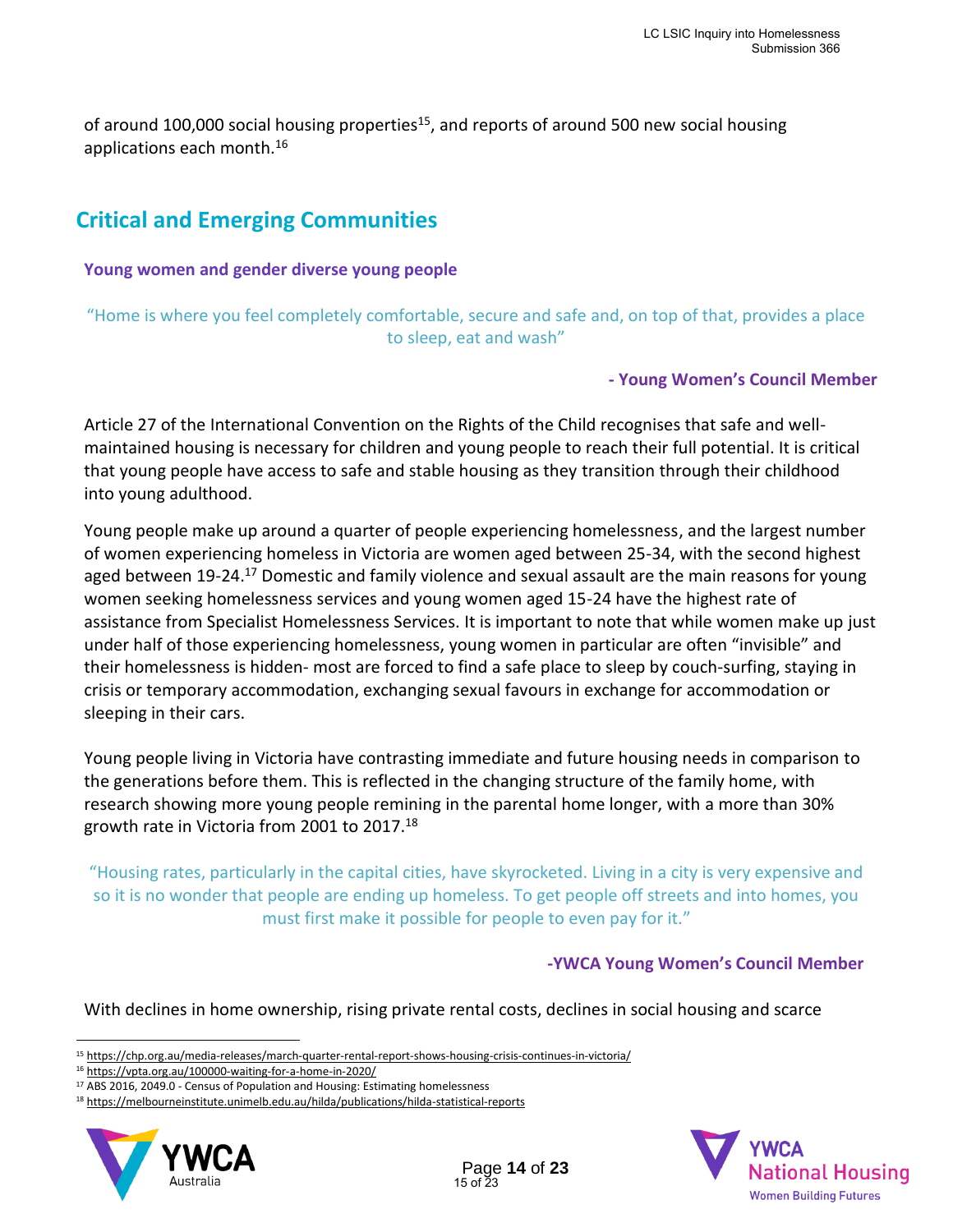availability of affordable housing, young people are experiencing high levels of housing stress. The 2019 Productivity Commission report into Government Services revealed that young people who are receiving Commonwealth Rental Assistance are **more likely to be in housing affordability stress than any other age or special needs group**. 19

The recently released Grattan Institute Report on younger Australians shows around half of households led by a person aged under 35 years old have experienced one or more indicators of housing stress (such as skipping meals or missing paying bills) in the last 12 months. <sup>20</sup> Young women are more likely than young men to be primary carers for children, which adds a further burden on women, and can lead to difficulty in obtaining and retaining affordable and safe housing. This gloomy narrative of housing affordability has an impact on the aspirations and dreams of all young people and is reflected in their thoughts and feelings about their future.

### "From what I've been seeing on the news and other media recently, I'm feeling somewhat apprehensive about achieving my future housing needs"

#### **- Young Women's Council Member**

There is a significant lack of medium-to-long-term supported accommodation for young people in Victoria, particularly young women experiencing domestic and family violence, which often means that young people experiencing homelessness rely on crisis accommodation. Reliance on crisis accommodation can mean young people are rushed through into independent living without the right supports, often setting them up to fail. Young people who have experienced trauma and unstable housing **need critical support to reengage them in education and employment** and build social cohesion within their community. Some young people with complex needs may not be suited to shared accommodation, often provided as a solution to housing affordability. In addition, LGBTIQ+ young people experiencing homelessness may not seek support due to fear of, and actual, discrimination and stigma. This can also be the case with young people from culturally and linguistically diverse and Aboriginal and Torres Strait Islander communities. It is essential that support services promote inclusivity and cultural responsiveness to welcome diverse communities.

#### **Women and children experiencing domestic and family violence**

Domestic and family violence is the leading cause of homelessness in Australia, with women making up the majority of those accessing specialist homelessness services.<sup>21</sup> When women flee domestic and family violence situations the majority have children in their care. **Almost 70% of the women housed by YWCA National Housing have experienced family violence.** Every person experiencing sexual, domestic and family violence should receive the immediate and ongoing support they need to be safe and address trauma.

<sup>19</sup> <https://www.ahuri.edu.au/policy/ahuri-briefs/why-are-young-people-on-commonwealth-rent-assistance-experiencing-housing-affordability-stress>

<sup>&</sup>lt;sup>21</sup> [https://www.aihw.gov.au/reports/homelessness-services/specialist-homelessness-services-2016-17/contents/client-groups-of-interest/clients-who](https://www.aihw.gov.au/reports/homelessness-services/specialist-homelessness-services-2016-17/contents/client-groups-of-interest/clients-who-have-experienced-domestic-and-family-violence)[have-experienced-domestic-and-family-violence](https://www.aihw.gov.au/reports/homelessness-services/specialist-homelessness-services-2016-17/contents/client-groups-of-interest/clients-who-have-experienced-domestic-and-family-violence)





<sup>20</sup> <https://grattan.edu.au/report/generation-gap/>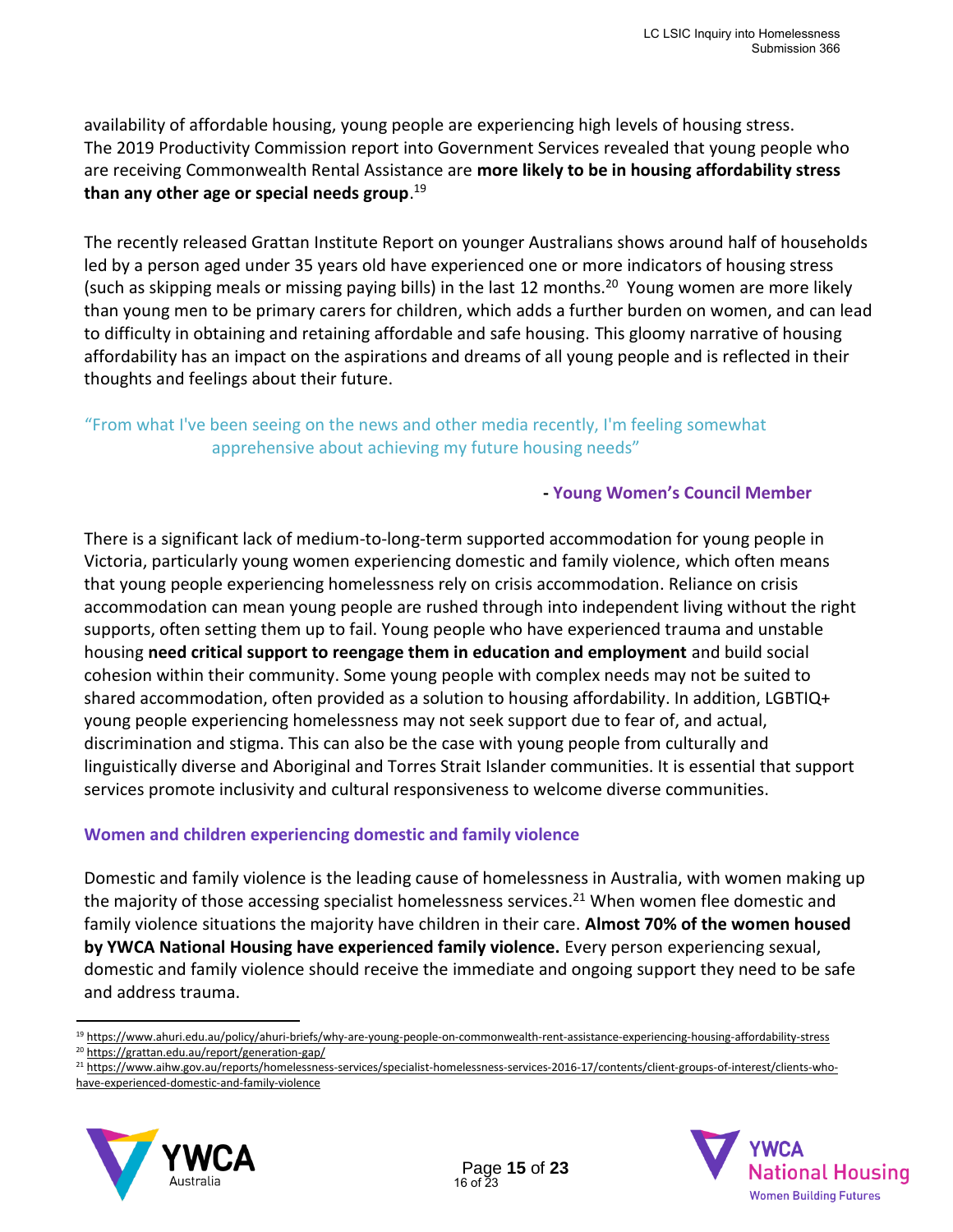A commitment to adequate, long term funding is needed to address the critical shortage of accommodation and homelessness services, in particular for **specialist services for women and children facing violence**. This should come from both State and Commonwealth Governments.

The shortage of transitional housing options for families escaping violence is of profound concern. We reiterate calls from Safe Steps Victoria for an increase in long-term and affordable housing in light of growing evidence showing that family violence is the major driver of homelessness for women and children, and that the chronic lack of long-term and affordable housing in Victoria is impacting on the safety of women and children escaping violence.<sup>22</sup>

YWCA supports initiatives that enable women experiencing domestic and family violence to remain safely in their homes if they choose, including the Personal Safety Initiative. We reiterate the need for comprehensive measures to ensure the safety and wellbeing of those women and children remaining in the home, including providing case management, safety planning, improving home security, support in managing finances, support for children, and help with legal processes.

We also urge the Victorian Government to review and increase its investment into perpetrator accommodation and behaviour change measures, including consider implementing best practice models such as Communicare's 'Breathing Space' residential Family and Domestic Violence men's behaviour change program in Western Australia.

Women, children and young people experiencing violence suffer additional trauma in worrying about how to take care of their pets and prevent them from further harm, creating a barrier to leaving a violent situation. Research shows that up to 25% of people in violent situations, who have a family pet present, may remain in that situation because of concern for the welfare of their pet should they leave. We support the Victorian Government's recent legislative changes to ensure **renting with pets becomes standard practice.** Keeping the whole family together, including treasured pets, during this critical time is paramount. While we acknowledge that pets can be difficult to accommodate in a variety of accommodation models, we hope that in future **crisis, short- term and medium-term accommodation services can find other ways to accommodate companion animals**. Children and young people in particular often rely on their pet to provide stability, security and companionship invaluable comfort having experienced domestic and family violence.

Over the last few decades, women's and domestic and family violence services have developed a highly-specialised way of working with women, children, young people and families impacted by trauma and violence. Specialist services are leading best practice in Australia however, long-term funding urgently needs to be made available in order to match the complex nature of the work that is often required to support women, children, young people and their families.

YWCA supports the implementation of the Orange Door initiative, however we recommend a comprehensive review of the pilot phase, and further investment into careful implementation,

<sup>&</sup>lt;sup>22</sup> See Safe Steps submission to this inquiry (supported by YWCA Australia)



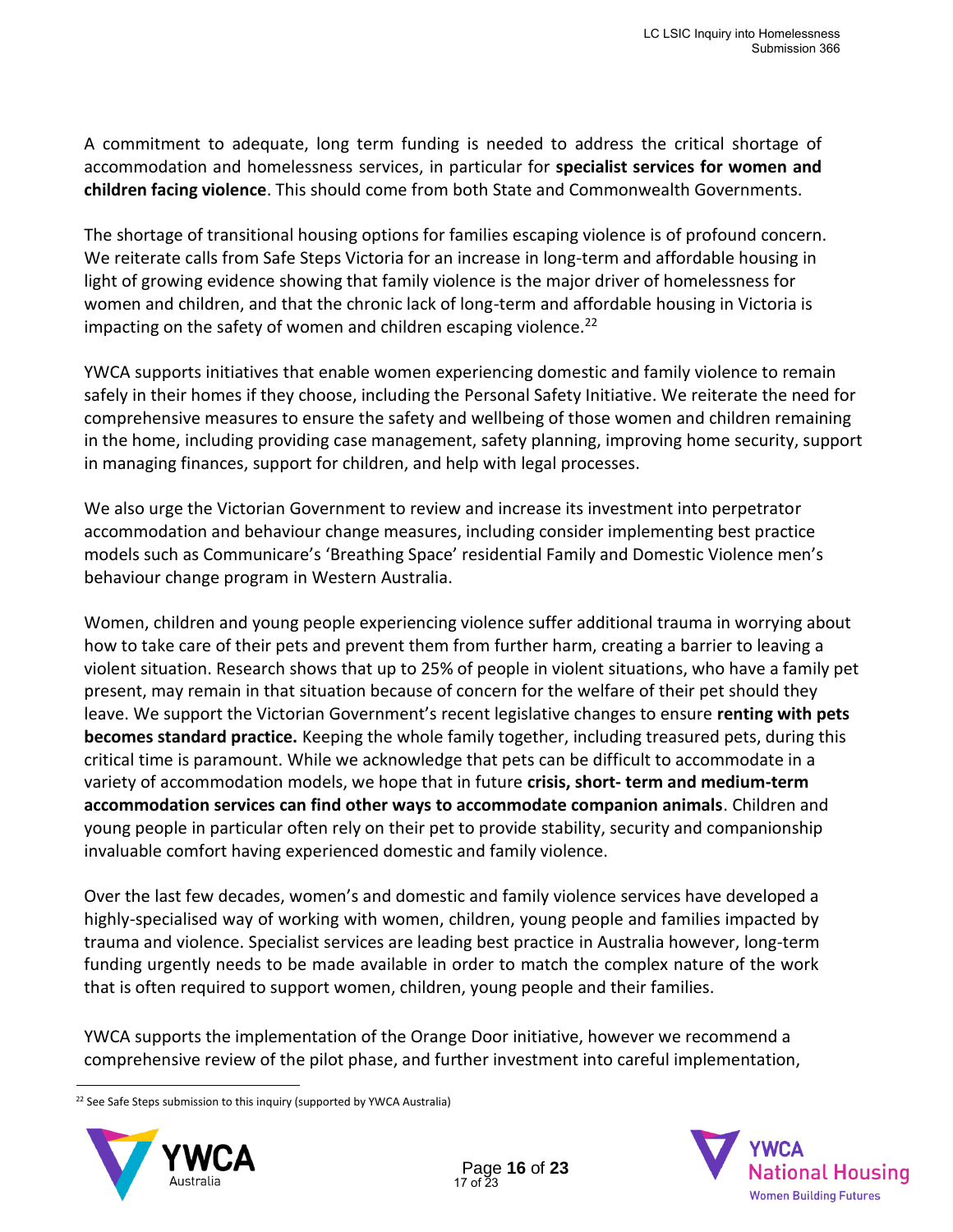training and workforce development to ensure its success and that both victim survivors and perpetrators have access to services through the Families Hubs.

### **Aboriginal and Torres Strait Islander women**

Aboriginal and Torres Strait Islander women face increased barriers to accessing and maintaining safe and affordable housing. The rate of Aboriginal people accessing homelessness services in Victoria is 9.0%, 10 times that of the general population.<sup>23</sup> Additionally, Aboriginal and Torres Strait Islander households, representing just over 2% of all households: own homes at half the average rate; rent at more than twice the rate; and are four times as likely to live in social housing.<sup>24</sup> YWCA's recent report on housing challenges for women in regional Australia found that a third of Aboriginal and/or Torres Strait Islander women report having been homeless in the past 5 years (compared to 12% of non-Indigenous women), and 36% know at least one woman who is currently homeless (compared to 19% of non-Indigenous women). Institutional racism prevents Aboriginal and Torres Strait Islander people to enter private rental and access finance for home ownership.<sup>25</sup>

The ongoing impacts of colonisation and gender inequality intersect to drive violence and disadvantage against Aboriginal and Torres Strait Islander women. Aboriginal and Torres Strait Islander women report experiencing violence at 3.1 times the rate of non-Indigenous women.<sup>26</sup> First Nations Peoples are best placed to lead change to end violence against women and children in their communities. We advocate for measures that enable this, reflected in Our Watch's *Changing the Picture* resource on preventing violence against Aboriginal and Torres Strait Islander women and their children.<sup>27</sup> Developing culturally appropriate responses to domestic and family violence and improving integration between housing, domestic and family violence and child protection services should reduce rates of First Nations women's injury and death, as well as rates of First Nations children's out-of-home care. 28

There is a clear need for **investment in Aboriginal-led, owned and managed social and affordable housing** to the over-representation of Aboriginal and Torres Strait Islander people experiencing homelessness in Victoria. We support calls from Aboriginal Housing Victoria to **develop an Aboriginal Housing and Homelessness Framework**. Measures include workforce strategies to increase Indigenous staff and cultural proficiency of non-Indigenous staff, creating culturally safe and welcoming service settings, partnerships with well-connected Indigenous services, and targets to increase Aboriginal owned and managed social housing properties. We further support calls to improve education and employment outcomes for Aboriginal and Torres Strait Islander women in order to prevent homelessness.

<sup>&</sup>lt;sup>28</sup> Cripps, K. and Habibis, D. (2019) Improving housing and service responses to domestic and family violence for Indigenous individuals and families, AHURI Final Report 320, Australian Housing and Urban Research Institute Limited, Melbourne, [http://www.ahuri.edu.au/research/final-reports/320, d](http://www.ahuri.edu.au/research/final-reports/320)oi: 10.18408/ahuri-7116201.





<sup>&</sup>lt;sup>23</sup> [https://ahvic.org.au/cms\\_uploads/docs/proposal-to-develop-a-victorian-aboriginal-housing-and-homelessness-framework.pdf](https://ahvic.org.au/cms_uploads/docs/proposal-to-develop-a-victorian-aboriginal-housing-and-homelessness-framework.pdf) <sup>24</sup> AHURI, 2019

<sup>25</sup> AHURI, 2019

<sup>&</sup>lt;sup>26</sup> [Steering Committee for the Review of Government Service Provision \(SCRGSP\) 2016. O](https://www.pc.gov.au/research/ongoing/overcoming-indigenous-disadvantage/2016/report-documents/oid-2016-overcoming-indigenous-disadvantage-key-indicators-2016-report.pdf)vercoming Indigenous Disadvantage: Key Indicators 2016. Productivity Commission: Canberra.

<sup>27</sup> <https://www.ourwatch.org.au/getmedia/ab55d7a6-8c07-45ac-a80f-dbb9e593cbf6/Changing-the-picture-AA-3.pdf.aspx>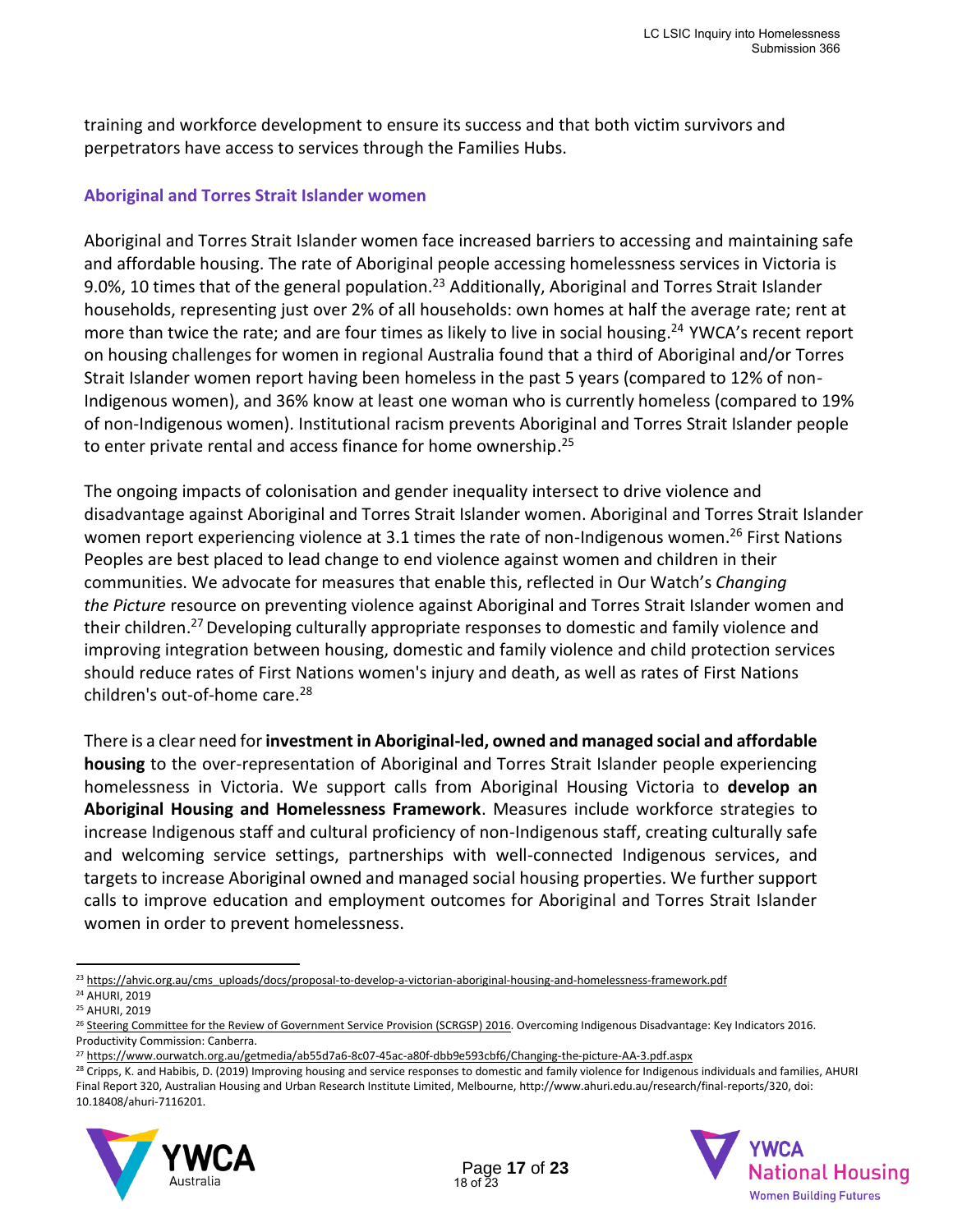Investment must be directed by these communities in developing local responses to suit housing needs and community strengths and include investment in regional and remote communities.

### **Women living with disability**

Women living with disability experience increased barriers to safe, affordable and accessible accommodation. Studies show that around one third of people living with disability are living below the poverty line, and face barriers to employment and education. <sup>29</sup> Women living with disability are also more vulnerable to various forms of violence and discrimination. For example, they are estimated to be 37.3% more at risk of domestic violence than women without a disability.<sup>30</sup> The settings in which this violence occurs are diverse and include residential institutions, group homes, respite centres, boarding houses, private homes and on the street.

We note that some women living with disability perceive domestic and family violence services to be inaccessible, unsafe or unapproachable, which may increase their likelihood of becoming homeless. Specialist domestic violence services should be provided with **adequate training and be sufficiently resourced to ensure they are accessible, appropriate and safe for women living with disability**.

Women living with disability often face limited housing options and precarious housing situations upon leaving their homes. They often face discrimination when looking for rental properties, and may not have sufficient financial resources to set up a new living environment that supports their independence.<sup>26</sup>

#### **Older Women**

Older, single women are increasingly vulnerable to housing stress, insecurity and homelessness. In 2015-16 there was a 17% increase in the number of women over the age of 55 seeking assistance from homelessness services, which was twice the rate of growth for the general homelessness services population.<sup>31</sup>

There are a range of factors contributing to this, including the financial disadvantage women face over their lifetime, as well as domestic and family violence. Women retire with on average half the superannuation than men, a reality which many older women are now grappling with. Older women who experience domestic violence are often faced with no financial security and no safety nets, and so enter into the homelessness sector for the first time. **65% of YWCA National Housing residents are over 50, with many being first time users of the welfare system in Australia.**

Women continue to pay the ultimate price for living in an inequitable society, having major

*Australia*[, https://www.homelessnessaustralia.org.au/sites/homelessnessaus/files/2017-07/Economic\\_Security\\_of\\_Older\\_Women\\_Inquiry.pdf](https://www.homelessnessaustralia.org.au/sites/homelessnessaus/files/2017-07/Economic_Security_of_Older_Women_Inquiry.pdf)





<sup>&</sup>lt;sup>29</sup> ACOSS 2013, Poverty in Australia Report, [https://www.acoss.org.au/images/uploads/Poverty\\_Report\\_2013\\_FINAL.pdf](https://www.acoss.org.au/images/uploads/Poverty_Report_2013_FINAL.pdf)

<sup>30</sup> PWDA (People with Disability Australia), 2013. 'Key figures about women and girls with disability: Facts & figures', *Stop the Violence Project*

<sup>31</sup> Equality Rights Alliance & Homelessness Australia 2017, *Ending and Preventing Older Women's Experiences of Homelessness in*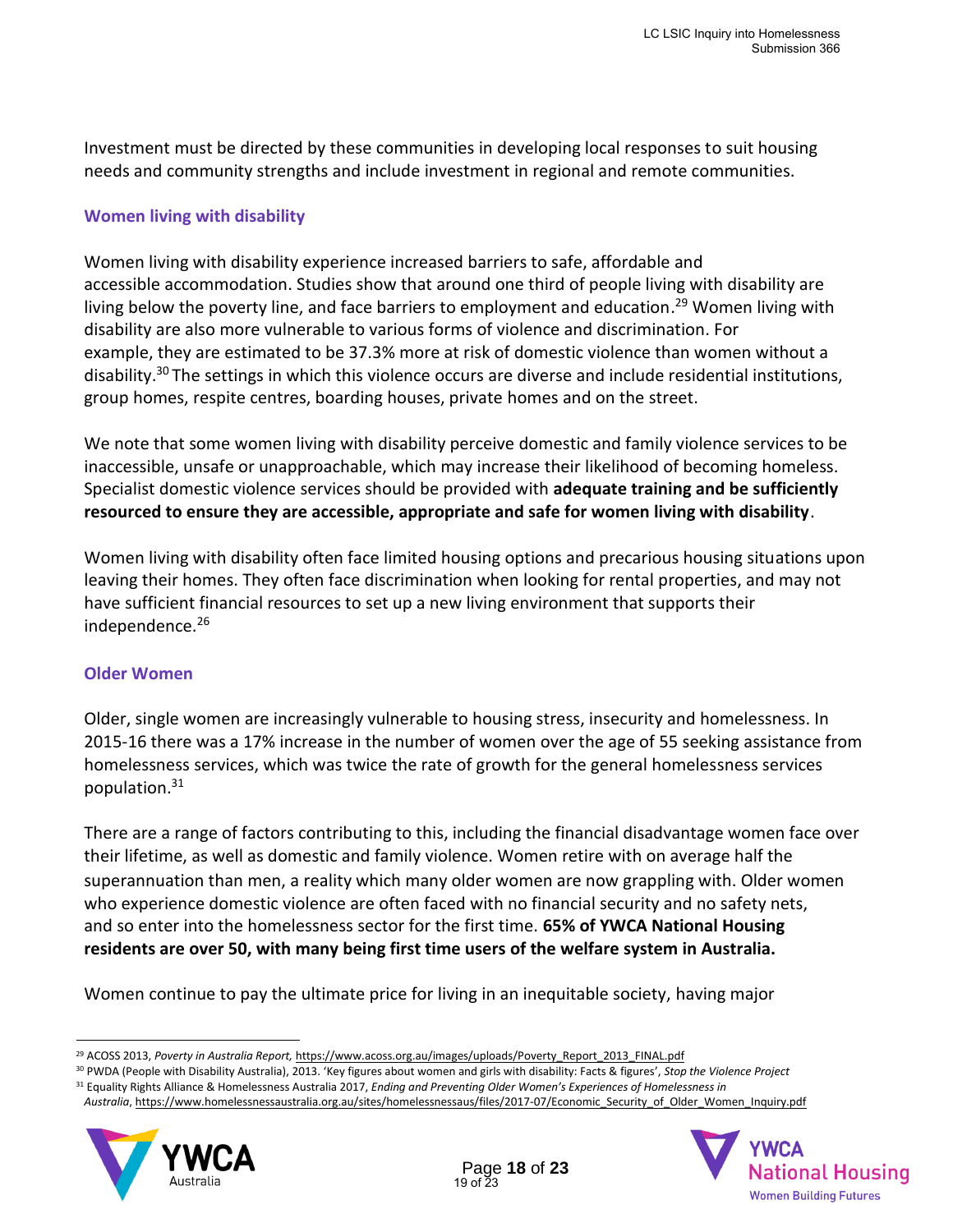responsibility for caring for their children, families and partners with many living in unstable, unsafe and insecure housing as they age. Research on housing futures, ageing, living alone and gender tell us that women who are older and living alone will be poorer than men their age, less able to maintain homeownership and less able to compete in the private rental market for affordable accommodation.<sup>27</sup> The number of older women becoming homeless will continue to rise whilst gender inequality combined with a general lack of affordable housing remain issues in Australia.

#### **Migrant women and women on temporary visas**

Migrant women and women from culturally and linguistically diverse backgrounds experience extra barriers to securing and maintaining safe, affordable and appropriate housing, due to social, cultural and language factors, and often manifesting as discrimination. Census data shows that 74% of those who were born overseas and arrived in Australia in the last five years were living in "severely" crowded dwellings and 13% were living in boarding houses.<sup>32</sup>

Women on temporary visas face also barriers to accessing both temporary crisis accommodation and permanent housing, due to legal barriers as well as inability to access income because they do not have the right to work, or because they have children in their care.<sup>33</sup> Domestic violence services in Victoria report large numbers of women on temporary visas experiencing family and domestic violence being turned away because there are no resources to support them long-term.<sup>34</sup>

Further funding to support women's specialist services is needed to **provide culturally appropriate and accessible crisis accommodation for women in all their diversity regardless of visa status**. YWCA supports the recommendations from the 'Blueprint for Reform' report by the National Advocacy Group on Women on Temporary Visas Experiencing Violence, and urges the Victorian Government to expand the eligibility for temporary accommodation, crisis accommodation, rental assistance and public housing to ensure that people on temporary visas experiencing violence and their children and dependants can have a safe place to live and a safe home.

### **Innovation in Housing**

YWCA advocates for a **revitalising of housing support systems** with a **renewed commitment to innovation** and direct Government investment in social and affordable housing. This includes strategic partnerships with the private and not-for-profit sector, as well as investment into innovative housing models.

To drive innovation and best practice, a key driver of the strategy must be about building on the existing strengths made by local and regional services for women and marginalised groups in recent years. Collaboration with community housing providers and drawing on their expertise is essential to

<sup>34</sup>[https://intouch.org.au/wpcontent/uploads/2019/03/MonashResearchBrief\\_SupportOptionsForMigrantWomenOnTemporaryVisasExperiencingFamilyViolen](https://intouch.org.au/wpcontent/uploads/2019/03/MonashResearchBrief_SupportOptionsForMigrantWomenOnTemporaryVisasExperiencingFamilyViolenceInAustralia-.pdf) [ceInAustralia-.pdf](https://intouch.org.au/wpcontent/uploads/2019/03/MonashResearchBrief_SupportOptionsForMigrantWomenOnTemporaryVisasExperiencingFamilyViolenceInAustralia-.pdf)





<sup>32</sup> <https://www.smh.com.au/lifestyle/life-and-relationships/the-average-homeless-person-in-australia-is-not-an-old-man-20180810-p4zwpw.html>

<sup>33</sup> [https://www.homelessnessnsw.org.au/sites/homelessnessnsw/files/2018-12/Path%20to%20Nowhere\\_0.pdf](https://www.homelessnessnsw.org.au/sites/homelessnessnsw/files/2018-12/Path%20to%20Nowhere_0.pdf)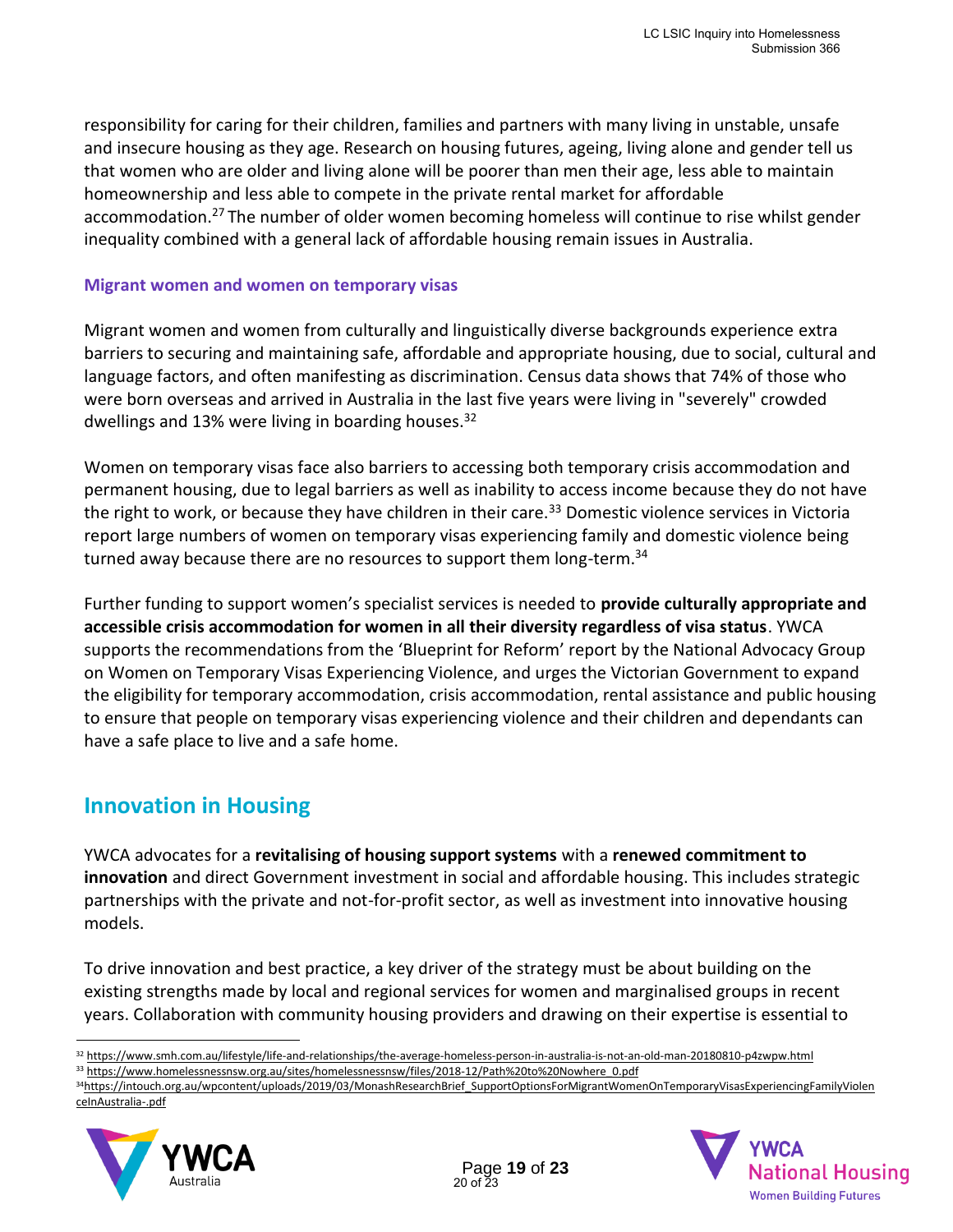developing a model that is truly responsive to the needs and interests of women, who are disproportionately affected by housing unaffordability and homelessness.

It is essential that government build **strategic partnerships with community and private sectors**  including experts in gender, violence and housing, including in development and implementation of innovative housing models.

For example the Victorian Government could increase their partnership work with community housing providers like YWCA National Housing in delivering innovative, long-term and fit for purpose housing that reflects and responds to the voices of women, young women and girls in development and implementation.

### **Other examples of Innovative Housing Models:**

#### **Shared Equity Models**

Under shared equity schemes, a purchaser and equity partner share the costs to purchase a home, so that the purchaser can leverage a smaller deposit and lower loan repayments and other ongoing costs to buy a house. In 2016, over 10,000 people were purchasing a dwelling under a shared equity scheme within Australia. Shared equity arrangements could be adjusted in a number of ways to best support women and could include:

- V Government backed shared equity schemes
- V Upfront and total equity. Arrangements could be made for women who are still working to purchase additional equity or to sell down some equity in times of hardship
- V Staircasing to full ownership through additional rental payments may provide flexible arrangements for those women that are younger
- V Sharing ongoing operational costs (maintenance/rates) between equity partners
- V Point of sale and capital gains/losses where the purchaser has first option on sale
- V Sources of loan and finance terms

#### **Rent-to-buy**

This model allows people to rent initially with the intent to buy within an agreed timeframe. Within Australia the current arrangements are private and considered high risk to the purchasers as the terms favour the developer. These arrangements usually have higher-than-average market rents and are accessed by people unable to save a deposit or traditional bank finance.

Overseas, these models are more transparent and quite often government supported. The United Kingdom Housing Associations are supported to build properties that are leased below market rent for up to five years. During this time the tenants save for a deposit and then look to purchase the property at the end of the rental period. The house can be purchased under a shared equity scheme at the end of the tenancy.



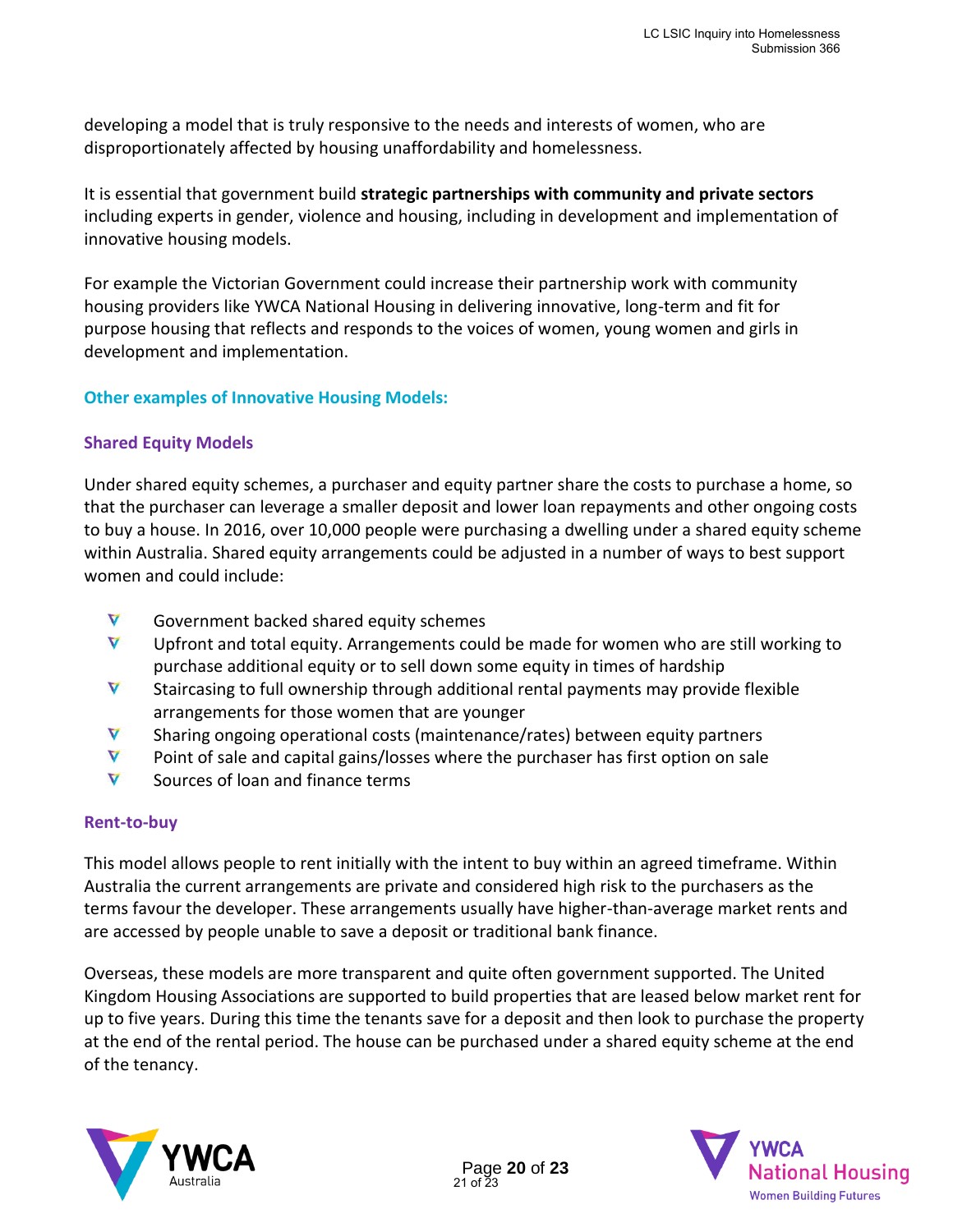### **Co-housing or co-ownership**

Co-housing provides the opportunity for affordable housing for either purchase or rental as it reduces housing expenses, increases social engagement and provides access to more amenity. This model is common internationally and in some locations in Australia, and can be suitable for women, particularly older women. This model could be extended to 'shared equity' models with Government or community housing providers.

### **Head leasing**

Head leasing is where a private rental property is rented from the landlord/owner by a legal entity, such as a community housing provider (CHP) like YWCA National Housing, which then on lets the property to a tenant. In these cases, YWCA National Housing takes responsibility for making sure rent is paid to the landlord/owner and property maintenance. YWCA National Housing tenants pay an agreed rent to us and we can also provide rental bond support. This supports the stability of a tenancy and relieves the pressure of large upfront costs. Head leasing is also an attractive option for landlords/owners, YWCA National housing provides the added security of tenure, rental payments and ongoing maintenance.

#### **Other models to be developed**

There are other models that could be developed to assist women, particularly older women to purchase a home that could include:

- V Extend access to first home buyers schemes across all states for women aged 55 and over if they are purchasing for living not investment.
- V Fractional investment models, a person owns a share in the home and right to occupy while investors hold the remaining interest in the property.
- V The Barnett model is a privately funded model that provides a secondary loan to people to reduce up front costs and ongoing mortgage which enables them to purchase a home. The secondary loan covers 37% of the market price and the loan does not incur interest and is repaid when sold or at another agreed time. The secondary loan was funded by the developer by cost savings throughout the development process and foregone profits.

#### **Build to rent**

Benefits of build-to-rent may include establishing long-term and flexible leases to tenants, and as ownership is retained centrally, there are incentives for the development to be built to a high standard. YWCA National Housing currently has a Build-to-rent project under construction in Bendigo.

### **Utilisation of existing stock**

There are underutilised and vacant properties where utilisation of these dwellings could